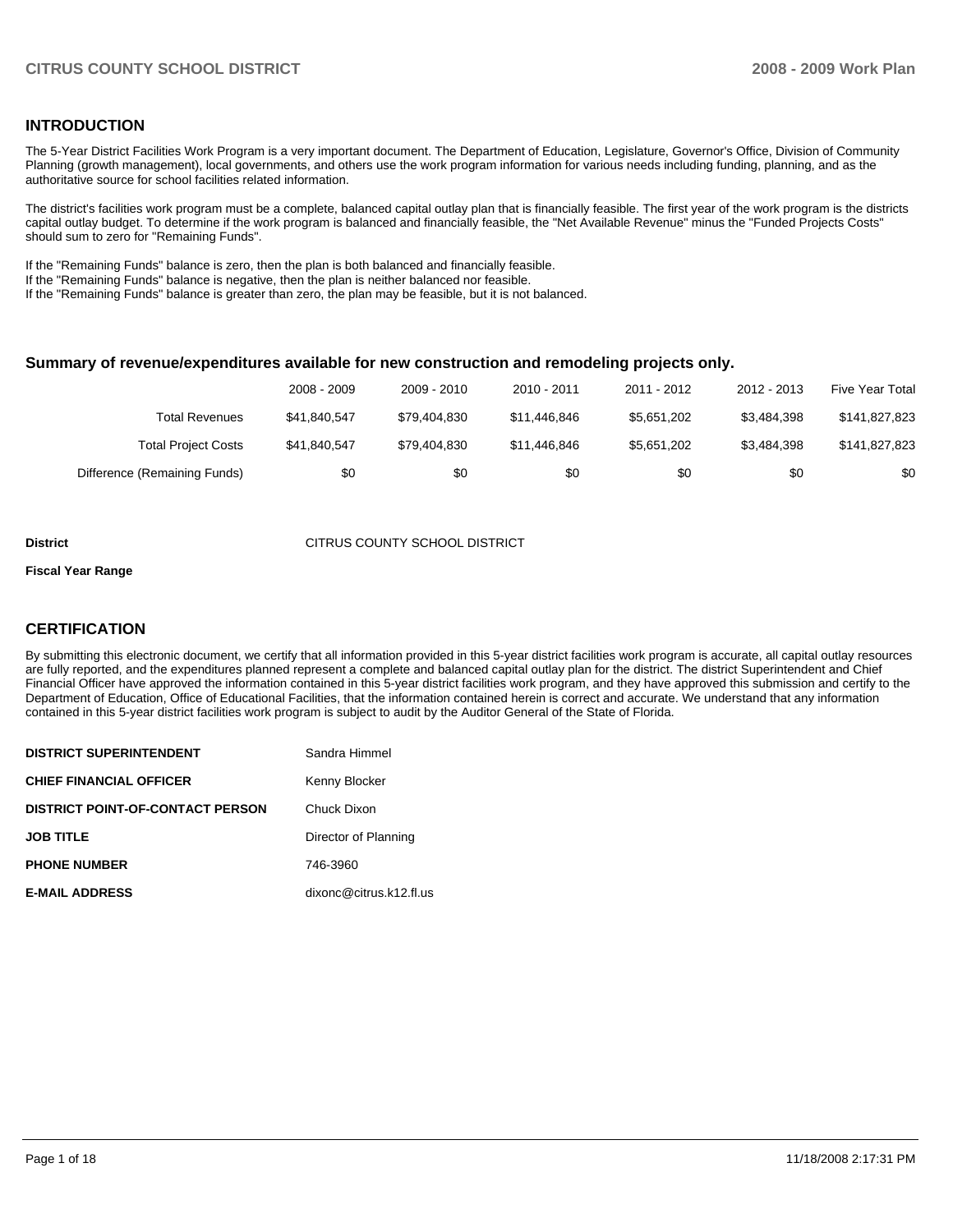# **Expenditures**

#### **Expenditure for Maintenance, Repair and Renovation from 2-Mills and PECO**

Annually, prior to the adoption of the district school budget, each school board must prepare a tentative district facilities work program that includes a schedule of major repair and renovation projects necessary to maintain the educational and ancillary facilities of the district.

|                | Item                                                                                                                                                                                                                                                                                                                                                                                                                                                                                                                                                                                                                                                                                                                                                | $2008 - 2009$<br><b>Actual Budget</b> | 2009 - 2010<br>Projected | 2010 - 2011<br>Projected | $2011 - 2012$<br>Projected | 2012 - 2013<br>Projected | Total       |
|----------------|-----------------------------------------------------------------------------------------------------------------------------------------------------------------------------------------------------------------------------------------------------------------------------------------------------------------------------------------------------------------------------------------------------------------------------------------------------------------------------------------------------------------------------------------------------------------------------------------------------------------------------------------------------------------------------------------------------------------------------------------------------|---------------------------------------|--------------------------|--------------------------|----------------------------|--------------------------|-------------|
| <b>HVAC</b>    |                                                                                                                                                                                                                                                                                                                                                                                                                                                                                                                                                                                                                                                                                                                                                     | \$995,045                             | \$1.761.532              | \$2,000,000              | \$2,500,000                | \$2,500,000              | \$9,756,577 |
|                | Locations: BUS GARAGE, CENTRAL RIDGE ELEMENTARY SCHOOL, CITRUS RESOURCE FOR EXCEPTIONAL STUDENT TRANSITION, CITRUS<br>SENIOR HIGH, CITRUS SPRINGS ELEMENTARY, CITRUS SPRINGS MIDDLE, CRYSTAL RIVER MIDDLE, CRYSTAL RIVER PRIMARY,<br>CRYSTAL RIVER SENIOR HIGH, DISTRICT SERVICES CENTER, FLORAL CITY ELEMENTARY, FOREST RIDGE ELEMENTARY,<br>HERNANDO ELEMENTARY, HOMOSASSA ELEMENTARY, INVERNESS MIDDLE, INVERNESS PRIMARY, JOHN H HEADLEE<br>TECHNOLOGY RESOURCE CENTER, LECANTO MIDDLE, LECANTO PRIMARY, LECANTO SENIOR HIGH, MAINTENANCE CRYSTAL<br>RIVER, MAINTENANCE LECANTO, MARINE SCIENCE STATION, PLEASANT GROVE ELEMENTARY, RENAISSANCE CENTER, ROCK<br>CRUSHER ELEMENTARY, STUDENT SERVICES CENTER, WITHLACHOOCHEE TECHNICAL INSTITUTE |                                       |                          |                          |                            |                          |             |
| Flooring       |                                                                                                                                                                                                                                                                                                                                                                                                                                                                                                                                                                                                                                                                                                                                                     | \$1,136,058                           | \$1,000,000              | \$1,000,000              | \$1,000,000                | \$1,000,000              | \$5,136,058 |
| Locations:     | BUS GARAGE, CENTRAL RIDGE ELEMENTARY SCHOOL, CITRUS RESOURCE FOR EXCEPTIONAL STUDENT TRANSITION, CITRUS<br>SENIOR HIGH, CITRUS SPRINGS ELEMENTARY, CITRUS SPRINGS MIDDLE, CRYSTAL RIVER MIDDLE, CRYSTAL RIVER PRIMARY,<br>CRYSTAL RIVER SENIOR HIGH, DISTRICT SERVICES CENTER, FLORAL CITY ELEMENTARY, FOREST RIDGE ELEMENTARY,<br>HERNANDO ELEMENTARY, HOMOSASSA ELEMENTARY, INVERNESS MIDDLE, INVERNESS PRIMARY, JOHN H HEADLEE<br>TECHNOLOGY RESOURCE CENTER, LECANTO MIDDLE, LECANTO PRIMARY, LECANTO SENIOR HIGH, MAINTENANCE CRYSTAL<br>RIVER, MAINTENANCE LECANTO, MARINE SCIENCE STATION, PLEASANT GROVE ELEMENTARY, RENAISSANCE CENTER, ROCK<br>CRUSHER ELEMENTARY, STUDENT SERVICES CENTER, WITHLACHOOCHEE TECHNICAL INSTITUTE            |                                       |                          |                          |                            |                          |             |
| Roofing        |                                                                                                                                                                                                                                                                                                                                                                                                                                                                                                                                                                                                                                                                                                                                                     | \$529.487                             | \$468.632                | \$501,437                | \$500,000                  | \$536,537                | \$2,536,093 |
| Locations:     | BUS GARAGE, CENTRAL RIDGE ELEMENTARY SCHOOL, CITRUS RESOURCE FOR EXCEPTIONAL STUDENT TRANSITION, CITRUS<br>SENIOR HIGH, CITRUS SPRINGS ELEMENTARY, CITRUS SPRINGS MIDDLE, CRYSTAL RIVER MIDDLE, CRYSTAL RIVER PRIMARY,<br>CRYSTAL RIVER SENIOR HIGH, DISTRICT SERVICES CENTER, FLORAL CITY ELEMENTARY, FOREST RIDGE ELEMENTARY,<br>HERNANDO ELEMENTARY, HOMOSASSA ELEMENTARY, INVERNESS MIDDLE, INVERNESS PRIMARY, JOHN H HEADLEE<br>TECHNOLOGY RESOURCE CENTER, LECANTO MIDDLE, LECANTO PRIMARY, LECANTO SENIOR HIGH, MAINTENANCE CRYSTAL<br>RIVER, MAINTENANCE LECANTO, MARINE SCIENCE STATION, PLEASANT GROVE ELEMENTARY, RENAISSANCE CENTER, ROCK<br>CRUSHER ELEMENTARY, STUDENT SERVICES CENTER, WITHLACHOOCHEE TECHNICAL INSTITUTE            |                                       |                          |                          |                            |                          |             |
| Safety to Life |                                                                                                                                                                                                                                                                                                                                                                                                                                                                                                                                                                                                                                                                                                                                                     | \$1,277,598                           | \$1,267,094              | \$1,200,000              | \$1,200,000                | \$1,200,000              | \$6,144,692 |
| Locations:     | BUS GARAGE, CENTRAL RIDGE ELEMENTARY SCHOOL, CITRUS RESOURCE FOR EXCEPTIONAL STUDENT TRANSITION, CITRUS<br>SENIOR HIGH, CITRUS SPRINGS ELEMENTARY, CITRUS SPRINGS MIDDLE, CRYSTAL RIVER MIDDLE, CRYSTAL RIVER PRIMARY,<br>CRYSTAL RIVER SENIOR HIGH, DISTRICT SERVICES CENTER, FLORAL CITY ELEMENTARY, FOREST RIDGE ELEMENTARY,<br>HERNANDO ELEMENTARY, HOMOSASSA ELEMENTARY, INVERNESS MIDDLE, INVERNESS PRIMARY, JOHN H HEADLEE<br>TECHNOLOGY RESOURCE CENTER, LECANTO MIDDLE, LECANTO PRIMARY, LECANTO SENIOR HIGH, MAINTENANCE CRYSTAL<br>RIVER, MAINTENANCE LECANTO, MARINE SCIENCE STATION, PLEASANT GROVE ELEMENTARY, RENAISSANCE CENTER, ROCK<br>CRUSHER ELEMENTARY, STUDENT SERVICES CENTER, WITHLACHOOCHEE TECHNICAL INSTITUTE            |                                       |                          |                          |                            |                          |             |
| Fencing        |                                                                                                                                                                                                                                                                                                                                                                                                                                                                                                                                                                                                                                                                                                                                                     | \$50,000                              | \$53.500                 | \$57,245                 | \$61,252                   | \$61,252                 | \$283,249   |
| Locations:     | BUS GARAGE, CENTRAL RIDGE ELEMENTARY SCHOOL, CITRUS RESOURCE FOR EXCEPTIONAL STUDENT TRANSITION, CITRUS<br>SENIOR HIGH, CITRUS SPRINGS ELEMENTARY, CITRUS SPRINGS MIDDLE, CRYSTAL RIVER MIDDLE, CRYSTAL RIVER PRIMARY,<br>CRYSTAL RIVER SENIOR HIGH, DISTRICT SERVICES CENTER, FLORAL CITY ELEMENTARY, FOREST RIDGE ELEMENTARY,<br>HERNANDO ELEMENTARY, HOMOSASSA ELEMENTARY, INVERNESS MIDDLE, INVERNESS PRIMARY, JOHN H HEADLEE<br>TECHNOLOGY RESOURCE CENTER, LECANTO MIDDLE, LECANTO PRIMARY, LECANTO SENIOR HIGH, MAINTENANCE CRYSTAL<br>RIVER, MAINTENANCE LECANTO, MARINE SCIENCE STATION, PLEASANT GROVE ELEMENTARY, RENAISSANCE CENTER, ROCK<br>CRUSHER ELEMENTARY, STUDENT SERVICES CENTER, WITHLACHOOCHEE TECHNICAL INSTITUTE            |                                       |                          |                          |                            |                          |             |
| Parking        |                                                                                                                                                                                                                                                                                                                                                                                                                                                                                                                                                                                                                                                                                                                                                     | \$358,608                             | \$294,852                | \$315,492                | \$200,000                  | \$337,576                | \$1,506,528 |
|                | Locations: BUS GARAGE, CENTRAL RIDGE ELEMENTARY SCHOOL, CITRUS RESOURCE FOR EXCEPTIONAL STUDENT TRANSITION, CITRUS<br>SENIOR HIGH, CITRUS SPRINGS ELEMENTARY, CITRUS SPRINGS MIDDLE, CRYSTAL RIVER MIDDLE, CRYSTAL RIVER PRIMARY,<br>CRYSTAL RIVER SENIOR HIGH, DISTRICT SERVICES CENTER, FLORAL CITY ELEMENTARY, FOREST RIDGE ELEMENTARY,<br>HERNANDO ELEMENTARY, HOMOSASSA ELEMENTARY, INVERNESS MIDDLE, INVERNESS PRIMARY, JOHN H HEADLEE<br>TECHNOLOGY RESOURCE CENTER, LECANTO MIDDLE, LECANTO PRIMARY, LECANTO SENIOR HIGH, MAINTENANCE CRYSTAL<br>RIVER, MAINTENANCE LECANTO, MARINE SCIENCE STATION, PLEASANT GROVE ELEMENTARY, RENAISSANCE CENTER, ROCK<br>CRUSHER ELEMENTARY, STUDENT SERVICES CENTER, WITHLACHOOCHEE TECHNICAL INSTITUTE |                                       |                          |                          |                            |                          |             |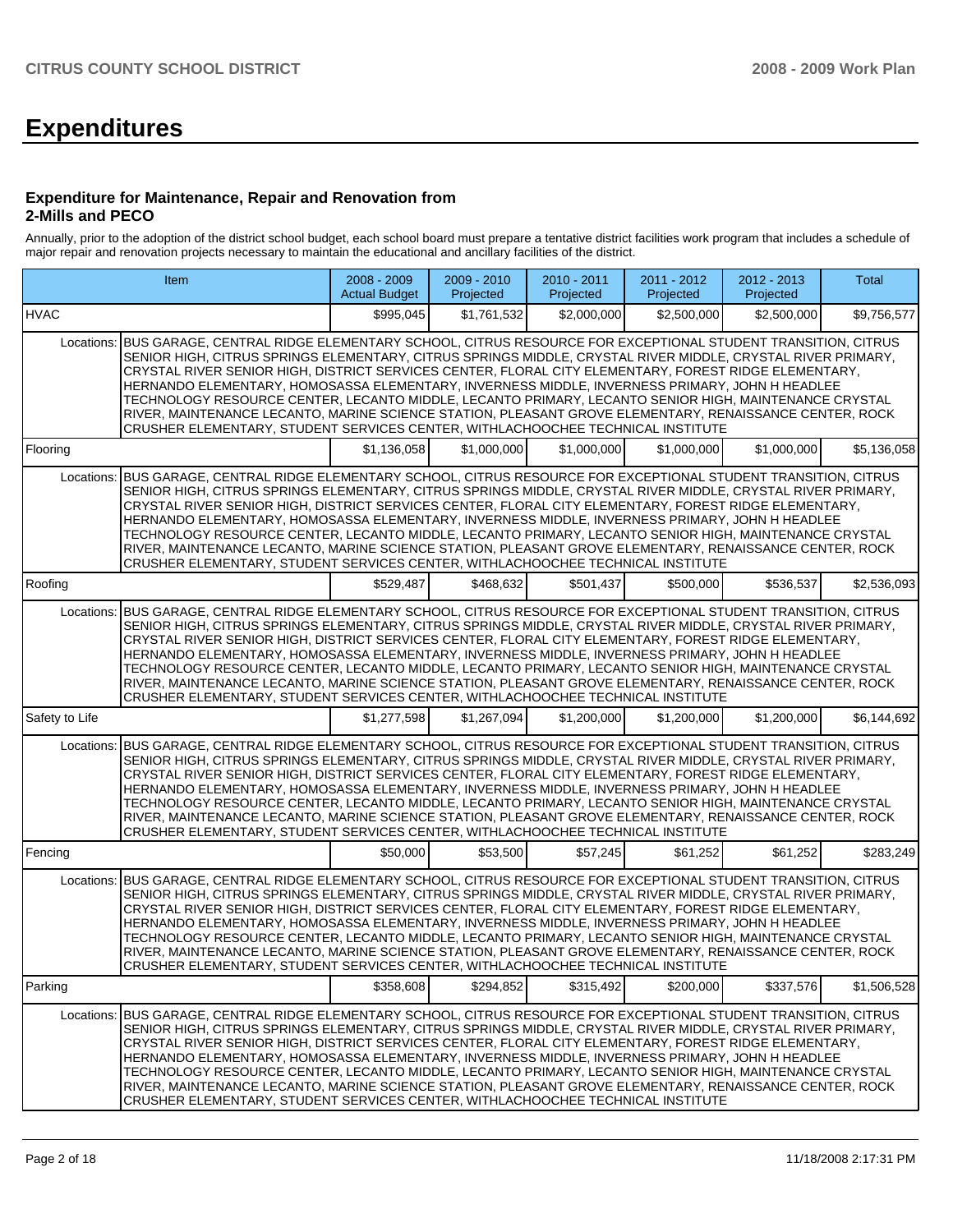| BUS GARAGE, CENTRAL RIDGE ELEMENTARY SCHOOL, CITRUS RESOURCE FOR EXCEPTIONAL STUDENT TRANSITION, CITRUS<br>Locations:<br>SENIOR HIGH, CITRUS SPRINGS ELEMENTARY, CITRUS SPRINGS MIDDLE, CRYSTAL RIVER MIDDLE, CRYSTAL RIVER PRIMARY,<br>CRYSTAL RIVER SENIOR HIGH, DISTRICT SERVICES CENTER, FLORAL CITY ELEMENTARY, FOREST RIDGE ELEMENTARY,<br>HERNANDO ELEMENTARY, HOMOSASSA ELEMENTARY, INVERNESS MIDDLE, INVERNESS PRIMARY, JOHN H HEADLEE<br>TECHNOLOGY RESOURCE CENTER, LECANTO MIDDLE, LECANTO PRIMARY, LECANTO SENIOR HIGH, MAINTENANCE CRYSTAL<br>RIVER, MAINTENANCE LECANTO, MARINE SCIENCE STATION, PLEASANT GROVE ELEMENTARY, RENAISSANCE CENTER, ROCK<br>CRUSHER ELEMENTARY, STUDENT SERVICES CENTER, WITHLACHOOCHEE TECHNICAL INSTITUTE<br>\$0<br>\$0<br>\$0<br>\$80,000<br>Fire Alarm<br>BUS GARAGE, CENTRAL RIDGE ELEMENTARY SCHOOL, CITRUS RESOURCE FOR EXCEPTIONAL STUDENT TRANSITION, CITRUS<br>Locations:<br>SENIOR HIGH, CITRUS SPRINGS ELEMENTARY, CITRUS SPRINGS MIDDLE, CRYSTAL RIVER MIDDLE, CRYSTAL RIVER PRIMARY,<br>CRYSTAL RIVER SENIOR HIGH, DISTRICT SERVICES CENTER, FLORAL CITY ELEMENTARY, FOREST RIDGE ELEMENTARY,<br>HERNANDO ELEMENTARY, HOMOSASSA ELEMENTARY, INVERNESS MIDDLE, INVERNESS PRIMARY, JOHN H HEADLEE<br>TECHNOLOGY RESOURCE CENTER, LECANTO MIDDLE, LECANTO PRIMARY, LECANTO SENIOR HIGH, MAINTENANCE CRYSTAL<br>RIVER, MAINTENANCE LECANTO, MARINE SCIENCE STATION, PLEASANT GROVE ELEMENTARY, RENAISSANCE CENTER, ROCK<br>CRUSHER ELEMENTARY, STUDENT SERVICES CENTER, WITHLACHOOCHEE TECHNICAL INSTITUTE<br>\$0<br>\$0<br>\$0<br>\$0<br>Telephone/Intercom System<br>Locations: No Locations for this expenditure.<br><b>Closed Circuit Television</b><br>\$0<br>\$0<br>\$0<br>\$0<br>Locations: No Locations for this expenditure.<br>\$989.636<br>\$648.099<br>\$693.466<br>Paint<br>\$676.145 | \$0<br>\$0  | \$80,000<br>\$0 |
|---------------------------------------------------------------------------------------------------------------------------------------------------------------------------------------------------------------------------------------------------------------------------------------------------------------------------------------------------------------------------------------------------------------------------------------------------------------------------------------------------------------------------------------------------------------------------------------------------------------------------------------------------------------------------------------------------------------------------------------------------------------------------------------------------------------------------------------------------------------------------------------------------------------------------------------------------------------------------------------------------------------------------------------------------------------------------------------------------------------------------------------------------------------------------------------------------------------------------------------------------------------------------------------------------------------------------------------------------------------------------------------------------------------------------------------------------------------------------------------------------------------------------------------------------------------------------------------------------------------------------------------------------------------------------------------------------------------------------------------------------------------------------------------------------------------------------------------------------------|-------------|-----------------|
|                                                                                                                                                                                                                                                                                                                                                                                                                                                                                                                                                                                                                                                                                                                                                                                                                                                                                                                                                                                                                                                                                                                                                                                                                                                                                                                                                                                                                                                                                                                                                                                                                                                                                                                                                                                                                                                         |             |                 |
|                                                                                                                                                                                                                                                                                                                                                                                                                                                                                                                                                                                                                                                                                                                                                                                                                                                                                                                                                                                                                                                                                                                                                                                                                                                                                                                                                                                                                                                                                                                                                                                                                                                                                                                                                                                                                                                         |             |                 |
|                                                                                                                                                                                                                                                                                                                                                                                                                                                                                                                                                                                                                                                                                                                                                                                                                                                                                                                                                                                                                                                                                                                                                                                                                                                                                                                                                                                                                                                                                                                                                                                                                                                                                                                                                                                                                                                         |             |                 |
|                                                                                                                                                                                                                                                                                                                                                                                                                                                                                                                                                                                                                                                                                                                                                                                                                                                                                                                                                                                                                                                                                                                                                                                                                                                                                                                                                                                                                                                                                                                                                                                                                                                                                                                                                                                                                                                         |             |                 |
|                                                                                                                                                                                                                                                                                                                                                                                                                                                                                                                                                                                                                                                                                                                                                                                                                                                                                                                                                                                                                                                                                                                                                                                                                                                                                                                                                                                                                                                                                                                                                                                                                                                                                                                                                                                                                                                         |             |                 |
|                                                                                                                                                                                                                                                                                                                                                                                                                                                                                                                                                                                                                                                                                                                                                                                                                                                                                                                                                                                                                                                                                                                                                                                                                                                                                                                                                                                                                                                                                                                                                                                                                                                                                                                                                                                                                                                         | \$0         | \$0             |
|                                                                                                                                                                                                                                                                                                                                                                                                                                                                                                                                                                                                                                                                                                                                                                                                                                                                                                                                                                                                                                                                                                                                                                                                                                                                                                                                                                                                                                                                                                                                                                                                                                                                                                                                                                                                                                                         |             |                 |
|                                                                                                                                                                                                                                                                                                                                                                                                                                                                                                                                                                                                                                                                                                                                                                                                                                                                                                                                                                                                                                                                                                                                                                                                                                                                                                                                                                                                                                                                                                                                                                                                                                                                                                                                                                                                                                                         | \$742.009   | \$3.749.355     |
| Locations: BUS GARAGE, CENTRAL RIDGE ELEMENTARY SCHOOL, CITRUS RESOURCE FOR EXCEPTIONAL STUDENT TRANSITION, CITRUS<br>SENIOR HIGH, CITRUS SPRINGS ELEMENTARY, CITRUS SPRINGS MIDDLE, CRYSTAL RIVER MIDDLE, CRYSTAL RIVER PRIMARY,<br>CRYSTAL RIVER SENIOR HIGH, DISTRICT SERVICES CENTER, FLORAL CITY ELEMENTARY, FOREST RIDGE ELEMENTARY,<br>HERNANDO ELEMENTARY, HOMOSASSA ELEMENTARY, INVERNESS MIDDLE, INVERNESS PRIMARY, JOHN H HEADLEE<br>TECHNOLOGY RESOURCE CENTER, LECANTO MIDDLE, LECANTO PRIMARY, LECANTO SENIOR HIGH, MAINTENANCE CRYSTAL<br>RIVER, MAINTENANCE LECANTO, MARINE SCIENCE STATION, PLEASANT GROVE ELEMENTARY, RENAISSANCE CENTER, ROCK<br>CRUSHER ELEMENTARY, STUDENT SERVICES CENTER, WITHLACHOOCHEE TECHNICAL INSTITUTE                                                                                                                                                                                                                                                                                                                                                                                                                                                                                                                                                                                                                                                                                                                                                                                                                                                                                                                                                                                                                                                                                                     |             |                 |
| \$886.712<br>Maintenance/Repair<br>\$1.739.992<br>\$1.176.648<br>\$1.000.000                                                                                                                                                                                                                                                                                                                                                                                                                                                                                                                                                                                                                                                                                                                                                                                                                                                                                                                                                                                                                                                                                                                                                                                                                                                                                                                                                                                                                                                                                                                                                                                                                                                                                                                                                                            | \$1.086.289 | \$5.889.641     |
| Locations: BUS GARAGE, CENTRAL RIDGE ELEMENTARY SCHOOL, CITRUS RESOURCE FOR EXCEPTIONAL STUDENT TRANSITION, CITRUS<br>SENIOR HIGH, CITRUS SPRINGS ELEMENTARY, CITRUS SPRINGS MIDDLE, CRYSTAL RIVER MIDDLE, CRYSTAL RIVER PRIMARY,<br>CRYSTAL RIVER SENIOR HIGH, DISTRICT SERVICES CENTER, FLORAL CITY ELEMENTARY, FOREST RIDGE ELEMENTARY,<br>HERNANDO ELEMENTARY, HOMOSASSA ELEMENTARY, INVERNESS MIDDLE, INVERNESS PRIMARY, JOHN H HEADLEE<br>TECHNOLOGY RESOURCE CENTER, LECANTO MIDDLE, LECANTO PRIMARY, LECANTO SENIOR HIGH, MAINTENANCE CRYSTAL<br>RIVER, MAINTENANCE LECANTO, MARINE SCIENCE STATION, PLEASANT GROVE ELEMENTARY, RENAISSANCE CENTER, ROCK<br>CRUSHER ELEMENTARY, STUDENT SERVICES CENTER, WITHLACHOOCHEE TECHNICAL INSTITUTE<br>Sub Total:<br>\$7,376,424<br>\$7,580,421<br>\$7,998,558<br>\$8,137,397<br>\$8,570,496                                                                                                                                                                                                                                                                                                                                                                                                                                                                                                                                                                                                                                                                                                                                                                                                                                                                                                                                                                                                            |             |                 |

| PECO Maintenance Expenditures | \$794.468   | \$954.094   | \$1.276.919 | \$1.207.882 | \$1.203.666 | \$5,437,029  |
|-------------------------------|-------------|-------------|-------------|-------------|-------------|--------------|
| <b>Two Mill Sub Total:</b>    | \$7,236,484 | \$8.136.627 | \$8,337,660 | \$8.658.657 | \$8,750,339 | \$41.119.767 |

| Other Items                                                                                                                                                                                                                                                                                                                                                                                                                                                                                                                                                                                                                                                                                                                                        | $2008 - 2009$<br><b>Actual Budget</b> | $2009 - 2010$<br>Projected | $2010 - 2011$<br>Projected | $2011 - 2012$<br>Projected | $2012 - 2013$<br>Projected | Total       |
|----------------------------------------------------------------------------------------------------------------------------------------------------------------------------------------------------------------------------------------------------------------------------------------------------------------------------------------------------------------------------------------------------------------------------------------------------------------------------------------------------------------------------------------------------------------------------------------------------------------------------------------------------------------------------------------------------------------------------------------------------|---------------------------------------|----------------------------|----------------------------|----------------------------|----------------------------|-------------|
| Plumbing                                                                                                                                                                                                                                                                                                                                                                                                                                                                                                                                                                                                                                                                                                                                           | \$212,480                             | \$214.000                  | \$228,980                  | \$245,009                  | \$245,009                  | \$1,145,478 |
| Locations BUS GARAGE, CENTRAL RIDGE ELEMENTARY SCHOOL, CITRUS RESOURCE FOR EXCEPTIONAL STUDENT TRANSITION, CITRUS<br>SENIOR HIGH, CITRUS SPRINGS ELEMENTARY, CITRUS SPRINGS MIDDLE, CRYSTAL RIVER MIDDLE, CRYSTAL RIVER PRIMARY,<br>CRYSTAL RIVER SENIOR HIGH, DISTRICT SERVICES CENTER, FLORAL CITY ELEMENTARY, FOREST RIDGE ELEMENTARY,<br>HERNANDO ELEMENTARY. HOMOSASSA ELEMENTARY. INVERNESS MIDDLE. INVERNESS PRIMARY. JOHN H HEADLEE<br>TECHNOLOGY RESOURCE CENTER, LECANTO MIDDLE, LECANTO PRIMARY, LECANTO SENIOR HIGH, MAINTENANCE CRYSTAL<br>RIVER, MAINTENANCE LECANTO, MARINE SCIENCE STATION, PLEASANT GROVE ELEMENTARY, RENAISSANCE CENTER, ROCK<br>CRUSHER ELEMENTARY, STUDENT SERVICES CENTER, WITHLACHOOCHEE TECHNICAL INSTITUTE |                                       |                            |                            |                            |                            |             |
| Remodeling / Renovations                                                                                                                                                                                                                                                                                                                                                                                                                                                                                                                                                                                                                                                                                                                           | \$1,200,000<br>\$1,284,000            | \$1,373,880                | \$1,028,246                | \$5,094,076                |                            |             |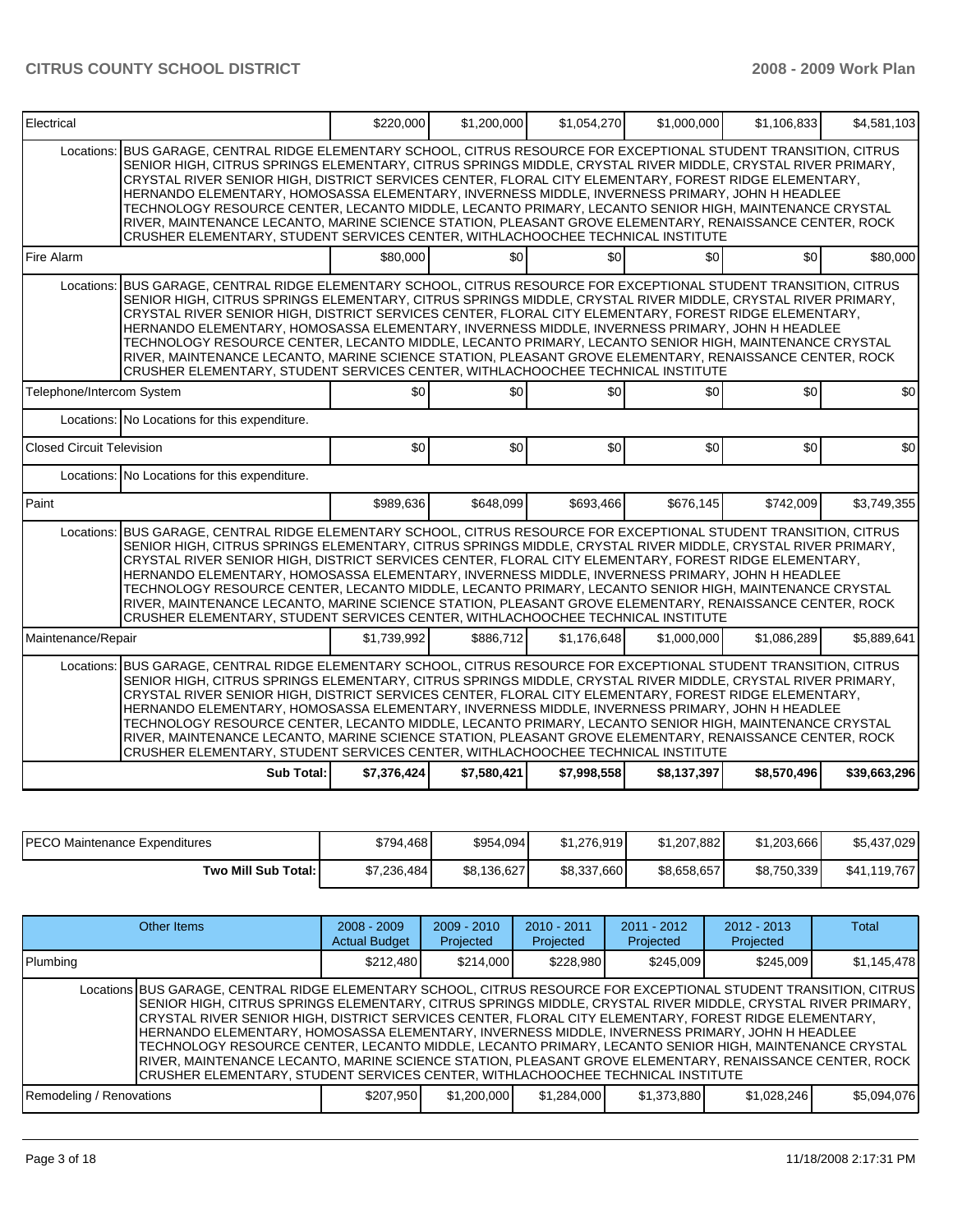|                  | Locations BUS GARAGE, CENTRAL RIDGE ELEMENTARY SCHOOL, CITRUS RESOURCE FOR EXCEPTIONAL STUDENT TRANSITION, CITRUS<br>SENIOR HIGH, CITRUS SPRINGS ELEMENTARY, CITRUS SPRINGS MIDDLE, CRYSTAL RIVER MIDDLE, CRYSTAL RIVER PRIMARY,<br>CRYSTAL RIVER SENIOR HIGH, DISTRICT SERVICES CENTER, FLORAL CITY ELEMENTARY, FOREST RIDGE ELEMENTARY,<br>HERNANDO ELEMENTARY. HOMOSASSA ELEMENTARY. INVERNESS MIDDLE. INVERNESS PRIMARY. JOHN H HEADLEE<br>TECHNOLOGY RESOURCE CENTER, LECANTO MIDDLE, LECANTO PRIMARY, LECANTO SENIOR HIGH, MAINTENANCE CRYSTAL<br>RIVER, MAINTENANCE LECANTO, MARINE SCIENCE STATION, PLEASANT GROVE ELEMENTARY, RENAISSANCE CENTER, ROCK<br>CRUSHER ELEMENTARY, STUDENT SERVICES CENTER, WITHLACHOOCHEE TECHNICAL INSTITUTE    |             |             |             |             |             |              |
|------------------|-------------------------------------------------------------------------------------------------------------------------------------------------------------------------------------------------------------------------------------------------------------------------------------------------------------------------------------------------------------------------------------------------------------------------------------------------------------------------------------------------------------------------------------------------------------------------------------------------------------------------------------------------------------------------------------------------------------------------------------------------------|-------------|-------------|-------------|-------------|-------------|--------------|
| Site Improvement |                                                                                                                                                                                                                                                                                                                                                                                                                                                                                                                                                                                                                                                                                                                                                       | \$234.098   | \$96,300    | \$103,041   | \$110,253   | \$110,254   | \$653,946    |
|                  | Locations BUS GARAGE, CENTRAL RIDGE ELEMENTARY SCHOOL, CITRUS RESOURCE FOR EXCEPTIONAL STUDENT TRANSITION, CITRUS<br>SENIOR HIGH, CITRUS SPRINGS ELEMENTARY, CITRUS SPRINGS MIDDLE, CRYSTAL RIVER MIDDLE, CRYSTAL RIVER PRIMARY,<br>CRYSTAL RIVER SENIOR HIGH, DISTRICT SERVICES CENTER, FLORAL CITY ELEMENTARY, FOREST RIDGE ELEMENTARY,<br>HERNANDO ELEMENTARY, HOMOSASSA ELEMENTARY, INVERNESS MIDDLE, INVERNESS PRIMARY, JOHN H HEADLEE<br>TECHNOLOGY RESOURCE CENTER, LECANTO MIDDLE, LECANTO PRIMARY, LECANTO SENIOR HIGH, MAINTENANCE CRYSTAL<br>RIVER, MAINTENANCE LECANTO, MARINE SCIENCE STATION, PLEASANT GROVE ELEMENTARY, RENAISSANCE CENTER, ROCK  <br> CRUSHER ELEMENTARY, STUDENT SERVICES CENTER, WITHLACHOOCHEE TECHNICAL INSTITUTE |             |             |             |             |             |              |
|                  | Total:                                                                                                                                                                                                                                                                                                                                                                                                                                                                                                                                                                                                                                                                                                                                                | \$8,030,952 | \$9,090,721 | \$9,614,579 | \$9,866,539 | \$9,954,005 | \$46,556,796 |

#### **Local Two Mill Expenditure For Maintenance, Repair and Renovation**

Anticipated expenditures expected from local funding sources over the years covered by the current work plan.

| Item                                    | 2008 - 2009<br><b>Actual Budget</b> | 2009 - 2010<br>Projected | 2010 - 2011<br>Projected | 2011 - 2012<br>Projected | $2012 - 2013$<br>Projected | <b>Total</b>  |
|-----------------------------------------|-------------------------------------|--------------------------|--------------------------|--------------------------|----------------------------|---------------|
| Remaining Maint and Repair from 2 Mills | \$7,236,484                         | \$8,136,627              | \$8,337,660              | \$8,658,657              | \$8,750,339                | \$41,119,767  |
| Maintenance/Repair Salaries             | \$3,199,665                         | \$3,224,000              | \$3,352,960              | \$3,487,078              | \$3,626,561                | \$16,890,264  |
| <b>School Bus Purchases</b>             | \$5,002,157                         | \$1,272,000              | \$1,272,000              | \$1,272,000              | \$1,272,000                | \$10,090,157  |
| Other Vehicle Purchases                 | \$0                                 | \$0                      | \$0                      | \$0                      | \$0                        | \$0           |
| Capital Outlay Equipment                | \$2,286,956                         | \$1,405,640              | \$1,405,640              | \$1,405,640              | \$1,405,640                | \$7,909,516   |
| <b>Rent/Lease Payments</b>              | \$0                                 | \$0                      | \$0                      | \$0                      | \$0                        | \$0           |
| <b>COP Debt Service</b>                 | \$0                                 | \$4,358,469              | \$4,358,469              | \$4,358,469              | \$4,358,469                | \$17,433,876  |
| Rent/Lease Relocatables                 | \$194,098                           | \$154,150                | \$164,940                | \$176,486                | \$188,894                  | \$878,568     |
| <b>Environmental Problems</b>           | \$603,584                           | \$568,068                | \$607,833                | \$650,381                | \$650,381                  | \$3,080,247   |
| ls.1011.14 Debt Service                 | \$0                                 | \$0                      | \$0                      | \$0                      | \$0                        | \$0           |
| Special Facilities Account              | \$0                                 | \$0                      | \$0                      | \$0                      | \$0                        | \$0           |
| Property and casualty insurance         | \$1,032,033                         | \$1,032,033              | \$1,032,033              | \$1,032,033              | \$1,032,033                | \$5,160,165   |
| <b>Local Expenditure Totals:</b>        | \$19,554,977                        | \$20,150,987             | \$20,531,535             | \$21,040,744             | \$21,284,317               | \$102,562,560 |

# **Revenue**

#### **2 Mill Revenue Source**

Schedule of Estimated Capital Outlay Revenue from each currently approved source which is estimated to be available for expenditures on the projects included in the tentative district facilities work program. All amounts are NET after considering carryover balances, interest earned, new COP's, 1011.14 and 1011.15 loans, etc. Districts cannot use 2-Mill funds for salaries except for those explicitly associated with maintenance/repair projects. (1011.71 (5), F.S.)

| Item                                            | Fund | $2008 - 2009$<br><b>Actual Value</b> | $2009 - 2010$<br>Projected | $2010 - 2011$<br>Projected | 2011 - 2012<br>Projected | $2012 - 2013$<br>Projected | Total            |
|-------------------------------------------------|------|--------------------------------------|----------------------------|----------------------------|--------------------------|----------------------------|------------------|
| (1) Non-exempt property<br>lassessed valuation_ |      | \$11.767.858.792                     | \$12.120.894.555           | \$12,484,521,392           | \$12.859.057.034         | \$13,244,828,745           | \$62,477,160,518 |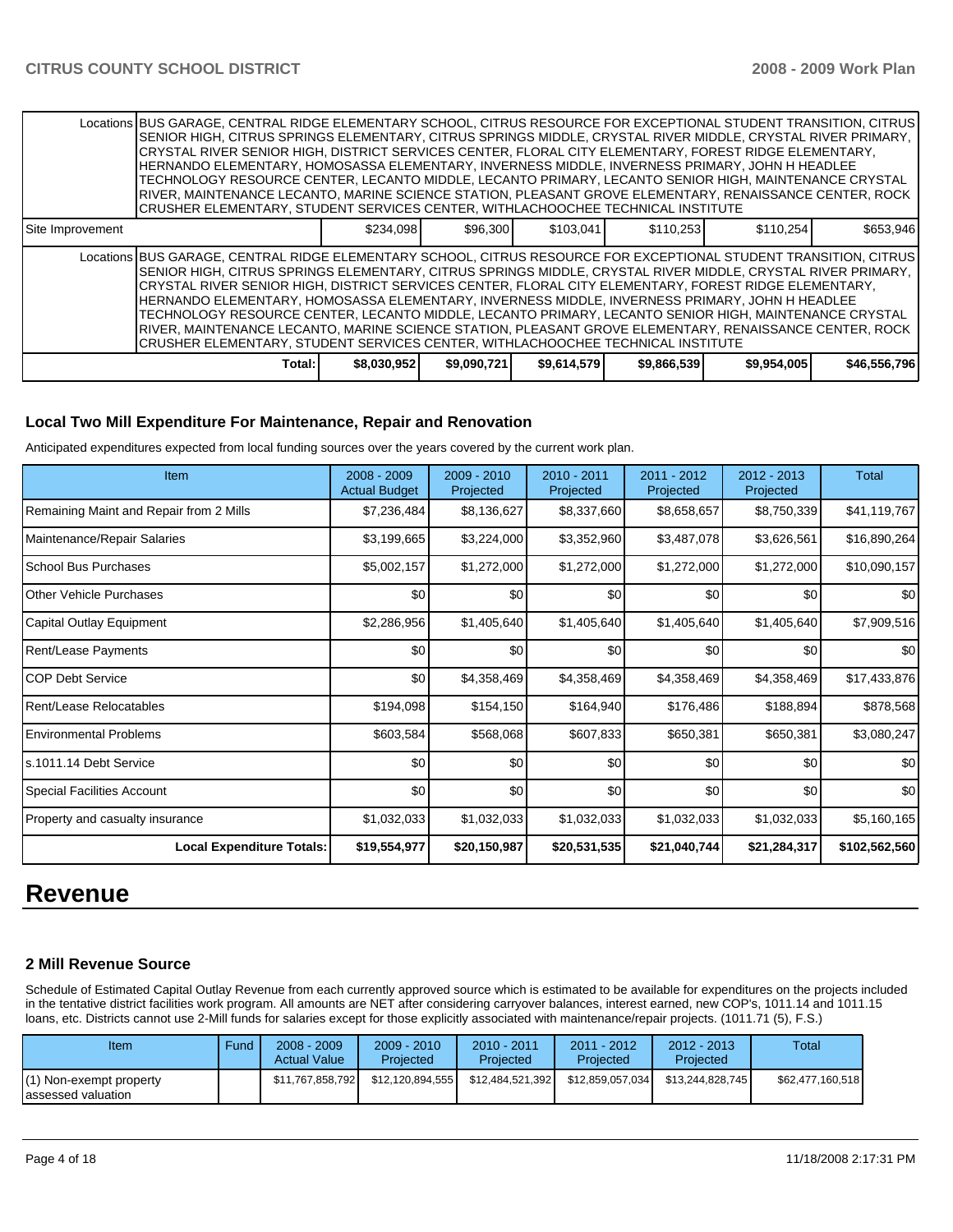| (2) The Millege projected for<br>discretionary capital outlay per<br>s.1011.71 |       | 1.75         | 1.75         | 1.75         | 1.75         | 1.75         |               |
|--------------------------------------------------------------------------------|-------|--------------|--------------|--------------|--------------|--------------|---------------|
| (3) Full value of the 2-Mill<br>discretionary capital outlay per<br>ls.1011.71 |       | \$19,564,065 | \$20,150,987 | \$20,755,517 | \$21,378,182 | \$22,019,528 | \$103,868,279 |
| $(4)$ Value of the portion of the 2-<br>Mills ACTUALLY levied                  | 370 l | \$19,564,065 | \$20,150,987 | \$20,755,517 | \$21,378,182 | \$22,019,528 | \$103,868,279 |
| $(5)$ Difference of lines (3) and (4)                                          |       | \$0          | \$0          | \$0          | \$0          | \$0          | \$0           |

### **PECO Revenue Source**

The figure in the row designated "PECO Maintenance" will be subtracted from funds available for new construction because PECO maintenance dollars cannot be used for new construction.

| <b>Item</b>                           | Fund | $2008 - 2009$<br><b>Actual Budget</b> | $2009 - 2010$<br>Projected | $2010 - 2011$<br><b>Projected</b> | 2011 - 2012<br>Projected | $2012 - 2013$<br>Projected | Total       |
|---------------------------------------|------|---------------------------------------|----------------------------|-----------------------------------|--------------------------|----------------------------|-------------|
| IPECO New Construction                | 340  | \$470.922                             | \$0                        | \$106.114                         | \$324.408                | \$129.678                  | \$1,031,122 |
| <b>IPECO Maintenance Expenditures</b> |      | \$794.468                             | \$954.094                  | \$1.276.919                       | \$1,207,882              | \$1,203,666                | \$5,437,029 |
|                                       |      | \$1,265,390                           | \$954,094                  | \$1,383,033                       | \$1,532,290              | \$1,333,344                | \$6,468,151 |

#### **CO & DS Revenue Source**

Revenue from Capital Outlay and Debt Service funds.

| Item                                     | Fund | $2008 - 2009$<br><b>Actual Budget</b> | $2009 - 2010$<br>Projected | 2010 - 2011<br>Projected | 2011 - 2012<br>Projected | $2012 - 2013$<br>Projected | Total     |
|------------------------------------------|------|---------------------------------------|----------------------------|--------------------------|--------------------------|----------------------------|-----------|
| CO & DS Cash Flow-through<br>Distributed | 360  | \$104.587                             | \$104.587                  | \$104.587                | \$104.587                | \$104,587                  | \$522,935 |
| CO & DS Interest on<br>Undistributed CO  | 360  | \$14,922                              | \$14.922                   | \$14,922                 | \$14,922                 | \$14,922                   | \$74.610  |
|                                          |      | \$119,509                             | \$119,509                  | \$119,509                | \$119,509                | \$119,509                  | \$597,545 |

#### **Fair Share Revenue Source**

All legally binding commitments for proportionate fair-share mitigation for impacts on public school facilities must be included in the 5-year district work program. Nothing reported for this section.

#### **Sales Surtax Referendum**

Specific information about any referendum for a 1-cent or ½-cent surtax referendum during the previous year.

**Did the school district hold a surtax referendum during the past fiscal year 2007 - 2008?** No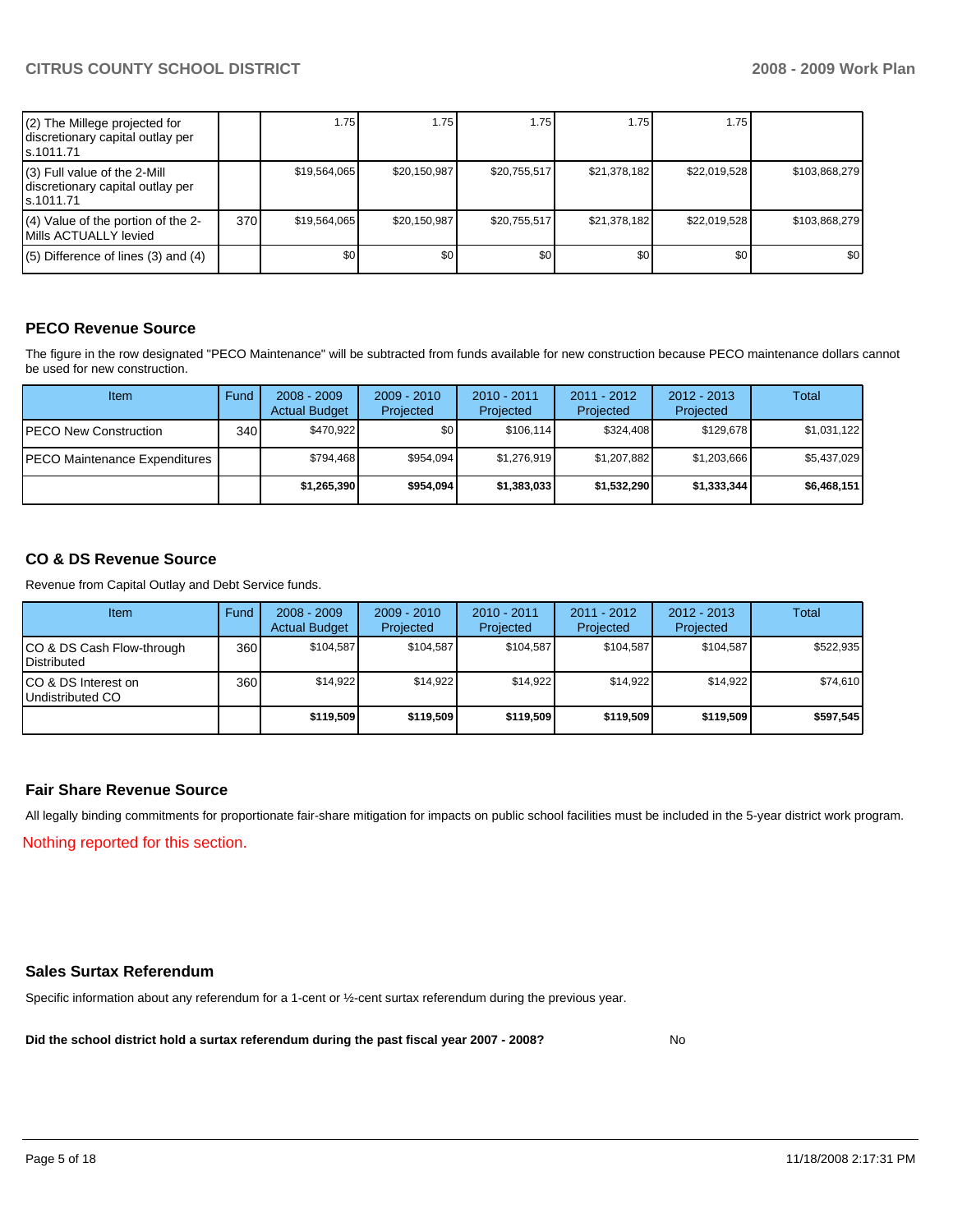#### **Additional Revenue Source**

Any additional revenue sources

| Item                                                                                                   | $2008 - 2009$<br><b>Actual Value</b> | 2009 - 2010<br>Projected | 2010 - 2011<br>Projected | 2011 - 2012<br>Projected | 2012 - 2013<br>Projected | <b>Total</b>  |
|--------------------------------------------------------------------------------------------------------|--------------------------------------|--------------------------|--------------------------|--------------------------|--------------------------|---------------|
| Proceeds from a s.1011.14/15 F.S. Loans                                                                | \$0                                  | \$60,000,000             | \$0                      | \$0                      | \$0                      | \$60,000,000  |
| District Bonds - Voted local bond<br>referendum proceeds per s.9, Art VII<br><b>State Constitution</b> | \$0                                  | \$0                      | \$0                      | \$0                      | \$0                      | \$0           |
| Proceeds from Special Act Bonds                                                                        | \$0                                  | \$0                      | \$0                      | \$0                      | \$0                      | \$0           |
| Estimated Revenue from CO & DS Bond<br>Sale                                                            | \$0                                  | \$0                      | \$0                      | \$0                      | \$0                      | \$0           |
| Proceeds from Voted Capital<br>Improvements millage                                                    | \$0                                  | \$0                      | \$0                      | \$0                      | \$0                      | \$0           |
| Other Revenue for Other Capital Projects                                                               | \$0                                  | \$0                      | \$0                      | \$0                      | \$0                      | \$0           |
| Proceeds from 1/2 cent sales surtax<br>authorized by school board                                      | \$0                                  | \$0                      | \$0                      | \$0                      | \$0                      | \$0           |
| Proceeds from local governmental<br>infrastructure sales surtax                                        | \$0                                  | \$0                      | \$0                      | \$0                      | \$0                      | \$0           |
| Proceeds from Certificates of<br>Participation (COP's) Sale                                            | \$0                                  | \$0                      | \$0                      | \$0                      | \$0                      | \$0           |
| Classrooms First Bond proceeds amount<br>authorized in FY 1997-98                                      | \$0                                  | \$0                      | \$0                      | \$0                      | \$0                      | \$0           |
| <b>Classrooms for Kids</b>                                                                             | \$0                                  | \$0                      | \$0                      | \$0                      | \$0                      | \$0           |
| <b>District Equity Recognition</b>                                                                     | \$0                                  | \$0                      | \$0                      | \$0                      | \$0                      | \$0           |
| <b>Federal Grants</b>                                                                                  | \$0                                  | \$0                      | \$0                      | \$0                      | \$0                      | \$0           |
| Proportionate share mitigation (actual<br>cash revenue only, not in kind donations)                    | \$0                                  | \$0                      | \$0                      | \$0                      | \$0                      | \$0           |
| Impact fees received                                                                                   | \$1,500,000                          | \$1,500,000              | \$1,750,000              | \$2,000,000              | \$2,500,000              | \$9,250,000   |
| Private donations                                                                                      | \$0                                  | \$0                      | \$0                      | \$0                      | \$0                      | \$0           |
| Grants from local governments or not-for-<br>profit organizations                                      | \$0                                  | \$0                      | \$0                      | \$0                      | \$0                      | \$0           |
| Interest, Including Profit On Investment                                                               | \$600,000                            | \$0                      | \$0                      | \$0                      | \$0                      | \$600,000     |
| Revenue from Bonds pledging proceeds<br>from 1 cent or 1/2 cent Sales Surtax                           | \$0                                  | \$0                      | \$0                      | \$0                      | \$0                      | \$0           |
| Fund Balance Carried Forward                                                                           | \$39,141,028                         | \$17,785,321             | \$9,247,241              | \$2,869,847              | \$0                      | \$69,043,437  |
| Obligated Fund Balance Carried Forward                                                                 | \$0                                  | \$0                      | \$0                      | \$0                      | \$0                      | \$0           |
| <b>Special Facilities Account</b>                                                                      | \$0                                  | \$0                      | \$0                      | \$0                      | \$0                      | \$0           |
| One Cent - 1/2 Cent Sales Surtax Debt<br>Service                                                       | \$0                                  | \$0                      | \$0                      | \$0                      | \$0                      | \$0           |
| <b>Subtotal</b>                                                                                        | \$41,241,028                         | \$79,285,321             | \$10,997,241             | \$4,869,847              | \$2,500,000              | \$138,893,437 |

## **Total Revenue Summary**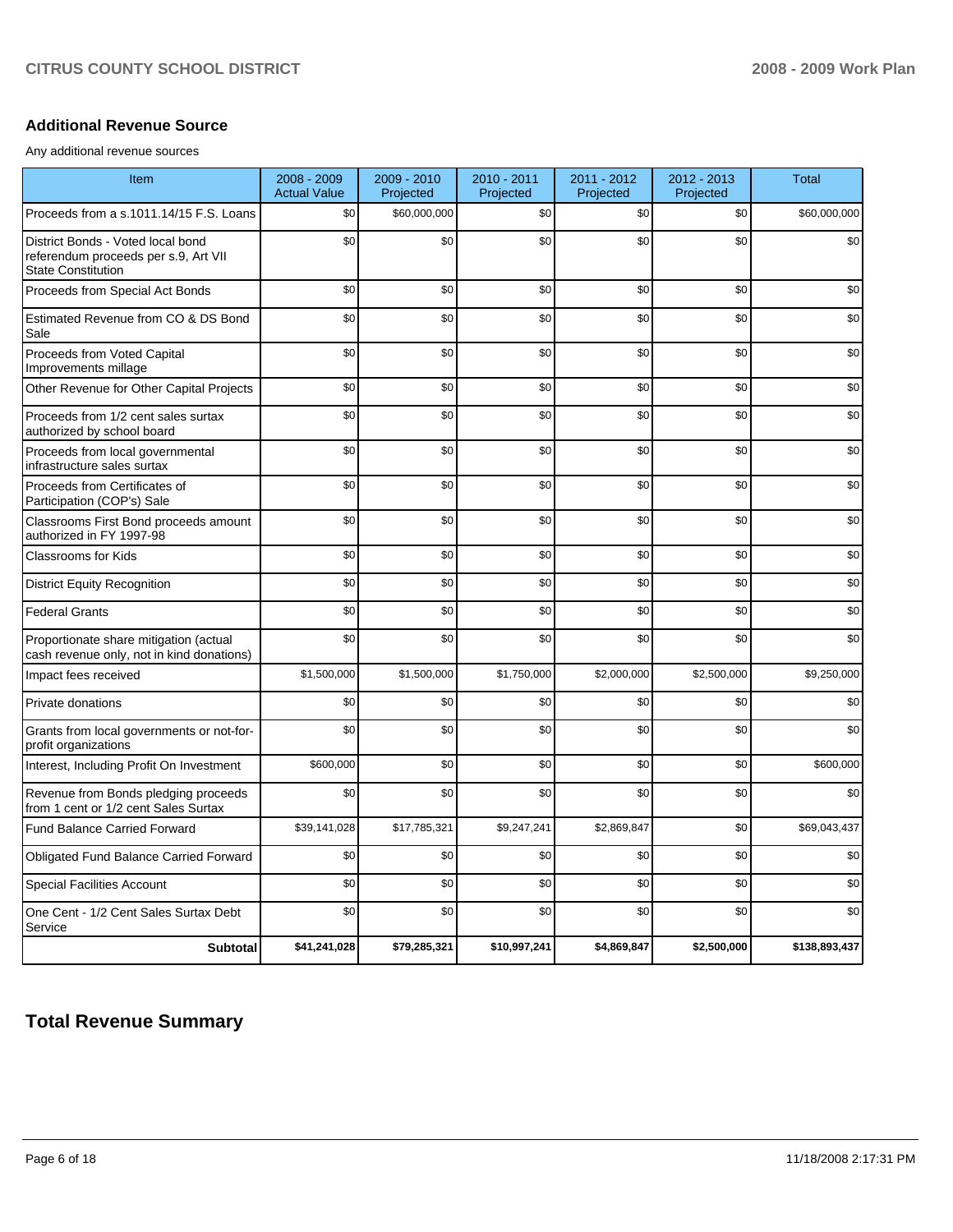| Item Name                                              | $2008 - 2009$<br><b>Budget</b> | $2009 - 2010$<br>Projected | $2010 - 2011$<br>Projected | $2011 - 2012$<br>Projected | $2012 - 2013$<br>Projected | <b>Five Year Total</b> |
|--------------------------------------------------------|--------------------------------|----------------------------|----------------------------|----------------------------|----------------------------|------------------------|
| Local Two Mill Discretionary Capital<br>Outlay Revenue | \$19,564,065                   | \$20,150,987               | \$20,755,517               | \$21,378,182               | \$22,019,528               | \$103,868,279          |
| PECO and 2 Mill Maint and Other 2 Mill<br>Expenditures | (\$19,554,977)                 | (S20, 150, 987)            | $(\$20,531,535)$           | (S21,040,744)              | (\$21, 284, 317)           | (\$102,562,560)        |
| PECO Maintenance Revenue                               | \$794.468                      | \$954.094                  | \$1.276.919                | \$1.207.882                | \$1,203,666                | \$5,437,029            |
| <b>Available 2 Mill for New Construction</b>           | \$9,088                        | \$0                        | \$223,982                  | \$337.438                  | \$735.211                  | \$1,305,719            |

| <b>Item Name</b>                 | $2008 - 2009$<br><b>Budget</b> | $2009 - 2010$<br>Projected | $2010 - 2011$<br>Projected | 2011 - 2012<br>Projected | $2012 - 2013$<br>Projected | <b>Five Year Total</b> |
|----------------------------------|--------------------------------|----------------------------|----------------------------|--------------------------|----------------------------|------------------------|
| ICO & DS Revenue                 | \$119,509                      | \$119,509                  | \$119,509                  | \$119,509                | \$119,509                  | \$597,545              |
| IPECO New Construction Revenue   | \$470.922                      | \$0                        | \$106.114                  | \$324,408                | \$129.678                  | \$1,031,122            |
| IOther/Additional Revenue        | \$41,241,028                   | \$79,285,321               | \$10,997,241               | \$4,869,847              | \$2,500,000                | \$138,893,437          |
| <b>Total Additional Revenuel</b> | \$41,831,459                   | \$79,404,830               | \$11,222,864               | \$5,313,764              | \$2,749,187                | \$140,522,104          |
| <b>Total Available Revenue</b>   | \$41,840,547                   | \$79,404,830               | \$11,446,846               | \$5,651,202              | \$3,484,398                | \$141,827,823          |

# **Project Schedules**

#### **Capacity Project Schedules**

A schedule of capital outlay projects necessary to ensure the availability of satisfactory classrooms for the projected student enrollment in K-12 programs. Nothing reported for this section.

| <b>Planned Cost:</b>     |  |  |  |
|--------------------------|--|--|--|
| <b>Student Stations:</b> |  |  |  |
| <b>Total Classrooms:</b> |  |  |  |
| Gross Sq Ft:             |  |  |  |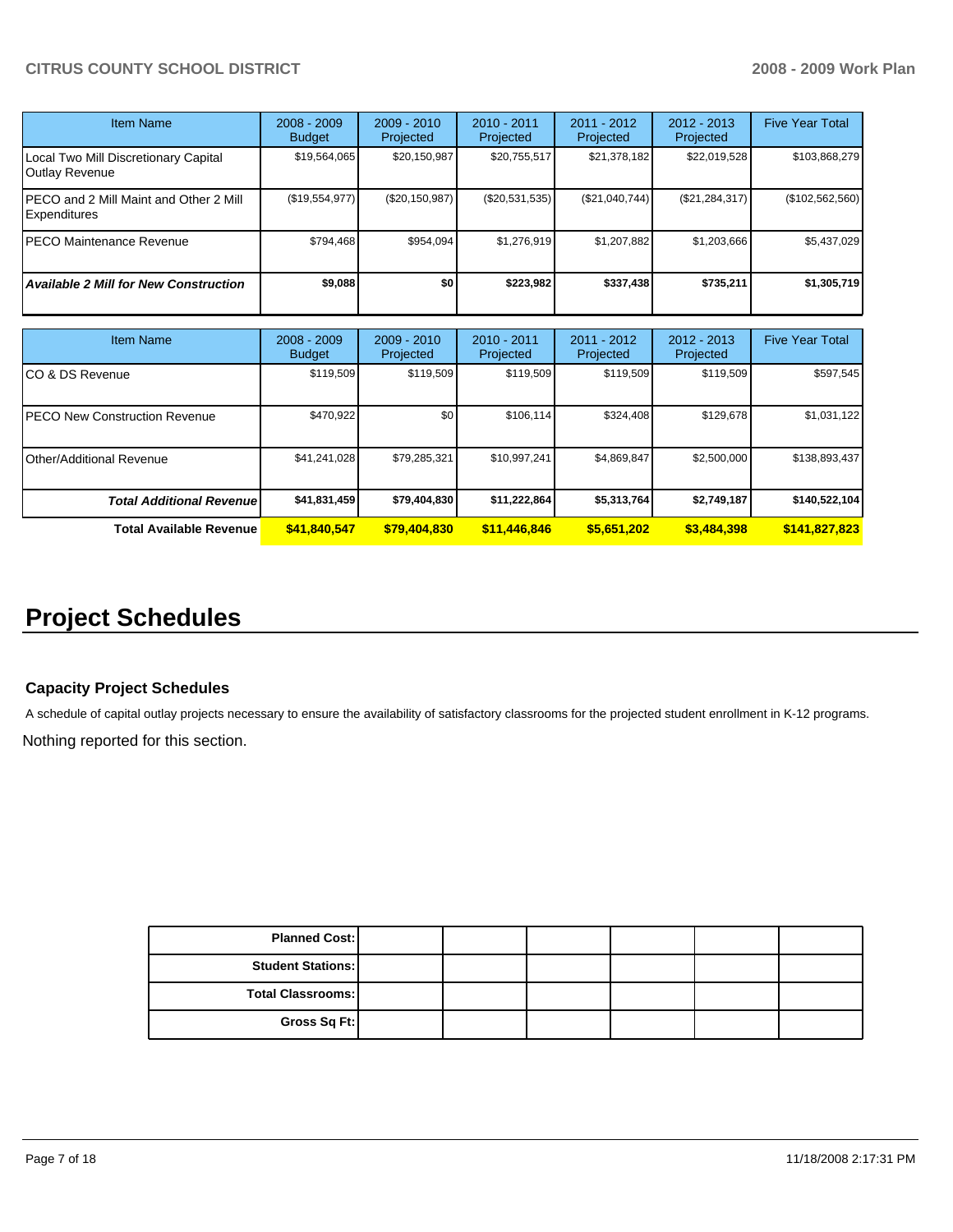### **Other Project Schedules**

Major renovations, remodeling, and additions of capital outlay projects that do not add capacity to schools.

| <b>Project Description</b>                                                                                         | Location                                     | 2008 - 2009<br><b>Actual Budget</b> | 2009 - 2010<br>Projected | 2010 - 2011<br>Projected | 2011 - 2012<br>Projected | 2012 - 2013<br>Projected | <b>Total</b>     | Funded |
|--------------------------------------------------------------------------------------------------------------------|----------------------------------------------|-------------------------------------|--------------------------|--------------------------|--------------------------|--------------------------|------------------|--------|
| New Bus Loop / Parent Pickup                                                                                       | HERNANDO<br><b>ELEMENTARY</b>                | \$450,056                           | \$0                      | \$0                      | \$0                      | \$0                      | \$450,056 Yes    |        |
| New Replacement Fuel Tanks<br>at all 3 Bus Garages                                                                 | <b>BUS GARAGE</b>                            | \$697,325                           | \$0                      | \$0                      | \$0                      | \$0                      | \$697,325 Yes    |        |
| New bus lane and parent<br>pickup                                                                                  | LECANTO SENIOR HIGH                          | \$515,543                           | \$0                      | \$0                      | \$0                      | \$0                      | \$515,543 Yes    |        |
| Feasibility Study (includes<br>Crystal River Primary School)                                                       | <b>CRYSTAL RIVER</b><br><b>SENIOR HIGH</b>   | \$3,938                             | \$0                      | \$0                      | \$0                      | \$0                      | \$3,938 Yes      |        |
| Kitchen HVAC                                                                                                       | <b>HERNANDO</b><br><b>ELEMENTARY</b>         | \$123,479                           | \$0                      | \$0                      | \$0                      | \$0                      | \$123,479 Yes    |        |
| Contingency for various<br>projects                                                                                | Location not specified                       | \$1,277,130                         | \$6,275,133              | \$581,545                | \$521,861                | \$620,254                | \$9,275,923 Yes  |        |
| Miscellaneous Consultant<br>Services                                                                               | Location not specified                       | \$21,053                            | \$22,527                 | \$24,104                 | \$25,791                 | \$27,543                 | \$121,018 Yes    |        |
| Renovation project to improve<br>educational suitablitiy                                                           | <b>CRYSTAL RIVER</b><br><b>PRIMARY</b>       | \$1,254,000                         | \$10,032,000             | \$1,254,000              | \$0                      | \$0                      | \$12,540,000 Yes |        |
| Renovation project to improve<br>educational suitability                                                           | <b>CRYSTAL RIVER</b><br><b>SENIOR HIGH</b>   | \$6,207,100                         | \$49,656,800             | \$3,103,550              | \$3,103,550              | \$0                      | \$62,071,000 Yes |        |
| Renovations to the facility                                                                                        | <b>MARINE SCIENCE</b><br><b>STATION</b>      | \$247,652                           | \$0                      | \$0                      | \$0                      | \$0                      | \$247,652 Yes    |        |
| Renovation to vocational labs.<br>Several labs need to be<br>renovated to meet new<br>program needs.               | <b>WITHLACHOOCHEE</b><br>TECHNICAL INSTITUTE | \$863,957                           | \$0                      | \$0                      | \$0                      | \$0                      | \$863,957 Yes    |        |
| Purchase of new land for future<br>growth needs                                                                    | Location not specified                       | \$1,000,000                         | \$0                      | \$1,750,000              | \$2,000,000              | \$0                      | \$4,750,000 Yes  |        |
| Relocate the sewage treatment<br>plant                                                                             | <b>FLORAL CITY</b><br><b>ELEMENTARY</b>      | \$0                                 | \$1,500,000              | \$0                      | \$0                      | \$0                      | \$1,500,000 Yes  |        |
| Replace the Kitchen HVAC<br>system                                                                                 | LECANTO PRIMARY                              | \$319,055                           | \$0                      | \$0                      | \$0                      | \$0                      | \$319,055 Yes    |        |
| Savings to Renovate existing<br>cafeteria (increase size)                                                          | <b>FLORAL CITY</b><br><b>ELEMENTARY</b>      | \$0                                 | \$0                      | \$0                      | \$0                      | \$2,500,000              | \$2,500,000 Yes  |        |
| Replace portables with<br>permanent classrooms (5 total)                                                           | <b>FLORAL CITY</b><br><b>ELEMENTARY</b>      | \$0                                 | \$0                      | \$0                      | \$0                      | \$3,500,000              | \$3,500,000 No   |        |
| Retrofit and relocate current<br>outdoor play areas to improve<br>drainage and to better utilize<br>limited space. | <b>INVERNESS PRIMARY</b>                     | \$813,243                           | \$0                      | \$0                      | \$0                      | \$0                      | \$813,243 Yes    |        |
| Fire Alarms                                                                                                        | CRYSTAL RIVER<br><b>MIDDLE</b>               | \$409,191                           | \$0                      | \$0                      | \$0                      | $$0$$                    | \$409,191 Yes    |        |
| Fire Alarm                                                                                                         | <b>WITHLACHOOCHEE</b><br>TECHNICAL INSTITUTE | \$118,494                           | \$0                      | \$0                      | \$0                      | \$0                      | \$118,494 Yes    |        |
| Boat basin                                                                                                         | <b>MARINE SCIENCE</b><br><b>STATION</b>      | \$153,514                           | \$0                      | \$0                      | \$0                      | \$0                      | \$153,514 Yes    |        |
| Electrical Upgrades<br>CHS/LHS/FCE/IPS                                                                             | <b>CITRUS SENIOR HIGH</b>                    | \$310,253                           | \$0                      | \$0                      | \$0                      | \$0                      | \$310,253 Yes    |        |
| New Roof                                                                                                           | <b>HERNANDO</b><br><b>ELEMENTARY</b>         | \$441,204                           | \$0                      | \$0                      | \$0                      | \$0                      | \$441,204 Yes    |        |
| <b>Access Road</b>                                                                                                 | <b>LECANTO MIDDLE</b>                        | \$379,410                           | \$0                      | \$0                      | \$0                      | \$0                      | \$379,410 Yes    |        |
| New bus bays at Lecanto Site                                                                                       | <b>BUS GARAGE</b>                            | \$1,000,000                         | \$0                      | \$0                      | \$0                      | \$0                      | \$1,000,000 Yes  |        |
| <b>Reroofing Projects</b><br>Lecanto High / CSMS / WTI                                                             | CITRUS SENIOR HIGH                           | \$0                                 | \$1,000,000              | \$1,000,000              | \$0                      | \$336,601                | \$2,336,601 Yes  |        |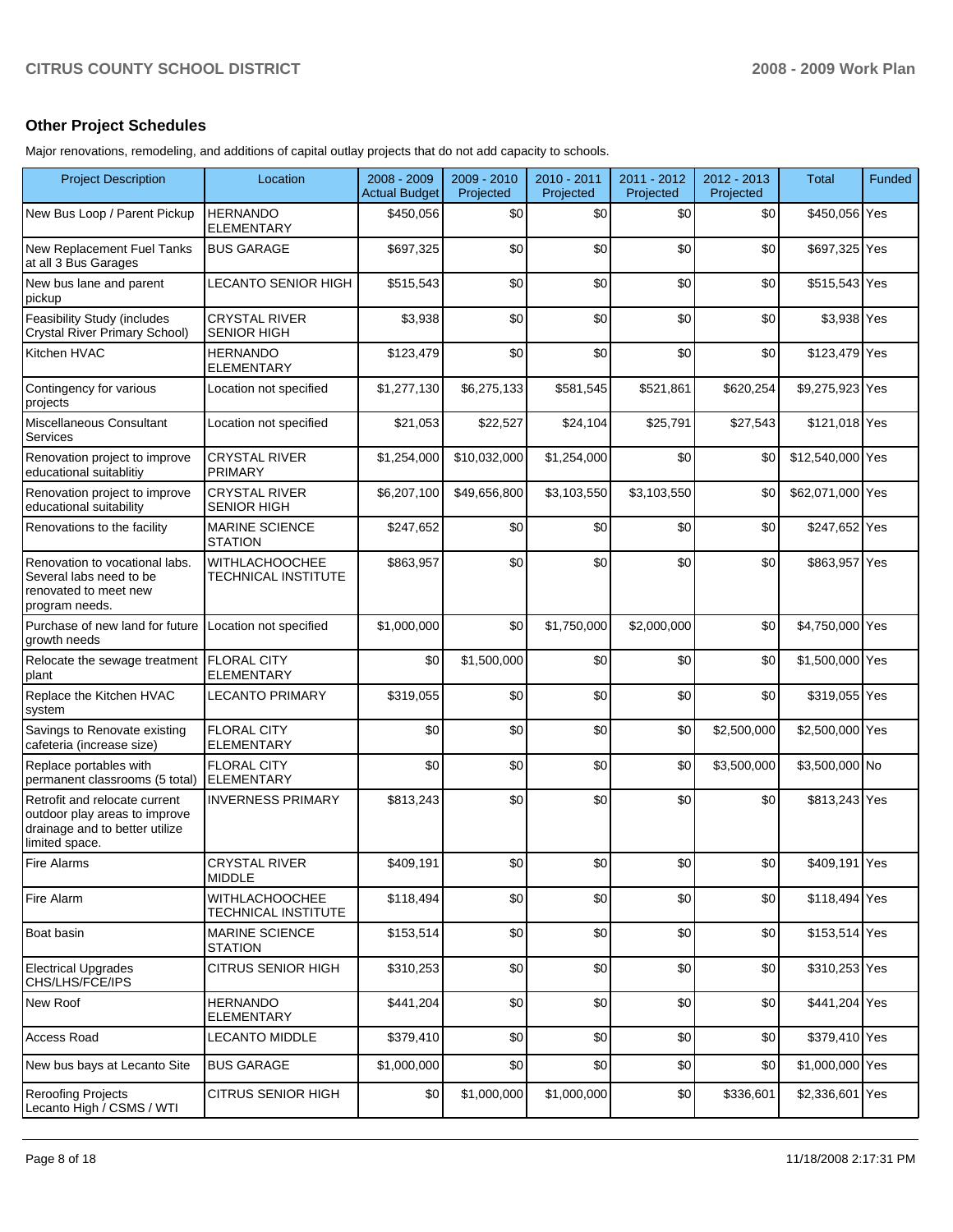| Roofing<br><b>FCE/RCE/IPS</b>                                                                                                                                                                                                                                            | Location not specified                                                        | \$1,103,125  | \$0          | \$0          | \$0         | \$0 | \$1,103,125 Yes           |  |
|--------------------------------------------------------------------------------------------------------------------------------------------------------------------------------------------------------------------------------------------------------------------------|-------------------------------------------------------------------------------|--------------|--------------|--------------|-------------|-----|---------------------------|--|
| Kithen HVAC projects at<br>various elementary schools                                                                                                                                                                                                                    | Location not specified                                                        | \$0          | \$340,000    | \$363,800    | \$0         | \$0 | \$703,800 Yes             |  |
| Fire Alarm Upgrades                                                                                                                                                                                                                                                      | <b>DISTRICT SERVICES</b><br><b>CENTER</b>                                     | \$0          | \$200,000    | \$0          | \$0         | \$0 | \$200,000 Yes             |  |
| <b>Consultant Services from</b><br>2007/08                                                                                                                                                                                                                               | Location not specified                                                        | \$13,227     | \$0          | \$0          | \$0         | \$0 | \$13,227 Yes              |  |
| Close out                                                                                                                                                                                                                                                                | <b>CENTRAL RIDGE</b><br><b>ELEMENTARY SCHOOL</b>                              | \$242,609    | \$0          | \$0          | \$0         | \$0 | \$242,609 Yes             |  |
| Savings towards renovation<br>project and the future debt<br>service for this project                                                                                                                                                                                    | <b>CRYSTAL RIVER</b><br><b>SENIOR HIGH</b>                                    | \$17,785,321 | \$9,256,028  | \$2,869,847  | \$0         | \$0 | \$29,911,196 Yes          |  |
| HVAC system upgrades. New<br>AC units replace older units<br>and meet indoor air quality<br>standards. HVAC units will be<br>replaced at various sites as<br>older units break down. The<br>bulk of replacements will occur<br>at IPS, IMS, FCE, LHS, LMS,<br><b>LPS</b> | <b>INVERNESS PRIMARY</b>                                                      | \$2,746,423  | \$1,122,342  | \$500,000    | \$0         | \$0 | \$4,368,765 Yes           |  |
| Resurfacing various athletic<br>courts and refinishing floors                                                                                                                                                                                                            | Location not specified                                                        | \$222,079    | \$0          | \$0          | \$0         | \$0 | \$222,079 Yes             |  |
| New gym floor                                                                                                                                                                                                                                                            | <b>INVERNESS MIDDLE</b>                                                       | \$200,000    | \$0          | \$0          | \$0         | \$0 | \$200,000 Yes             |  |
| Gym floor replacement                                                                                                                                                                                                                                                    | LECANTO SENIOR HIGH                                                           | \$200,000    | \$0          | \$0          | \$0         | \$0 | \$200,000 Yes             |  |
| Security camera installations at<br>various sites (major upgrade at<br><b>CREST</b>                                                                                                                                                                                      | <b>CITRUS RESOURCE</b><br><b>FOR EXCEPTIONAL</b><br><b>STUDENT TRANSITION</b> | \$919,061    | \$0          | \$0          | \$0         | \$0 | \$919,061 Yes             |  |
| Renovation projects on multiple<br>campuses (CRMS brick<br>repointing, MSS tower)                                                                                                                                                                                        | <b>CRYSTAL RIVER</b><br><b>MIDDLE</b>                                         | \$648,475    | \$0          | \$0          | \$0         | \$0 | \$648,475 Yes             |  |
| Electrical upgrades at various<br>district sites. Marine science<br>station, building 200, WTI,<br>Lecanto, Floral City                                                                                                                                                  | <b>MARINE SCIENCE</b><br><b>STATION</b>                                       | \$1,154,630  | \$0          | \$0          | \$0         | \$0 | \$1,154,630 Yes           |  |
|                                                                                                                                                                                                                                                                          |                                                                               | \$41,840,547 | \$79,404,830 | \$11,446,846 | \$5,651,202 |     | \$6,984,398 \$145,327,823 |  |

### **Additional Project Schedules**

Any projects that are not identified in the last approved educational plant survey.

Nothing reported for this section.

## **Non Funded Growth Management Project Schedules**

Schedule indicating which projects, due to planned development, that CANNOT be funded from current revenues projected over the next five years.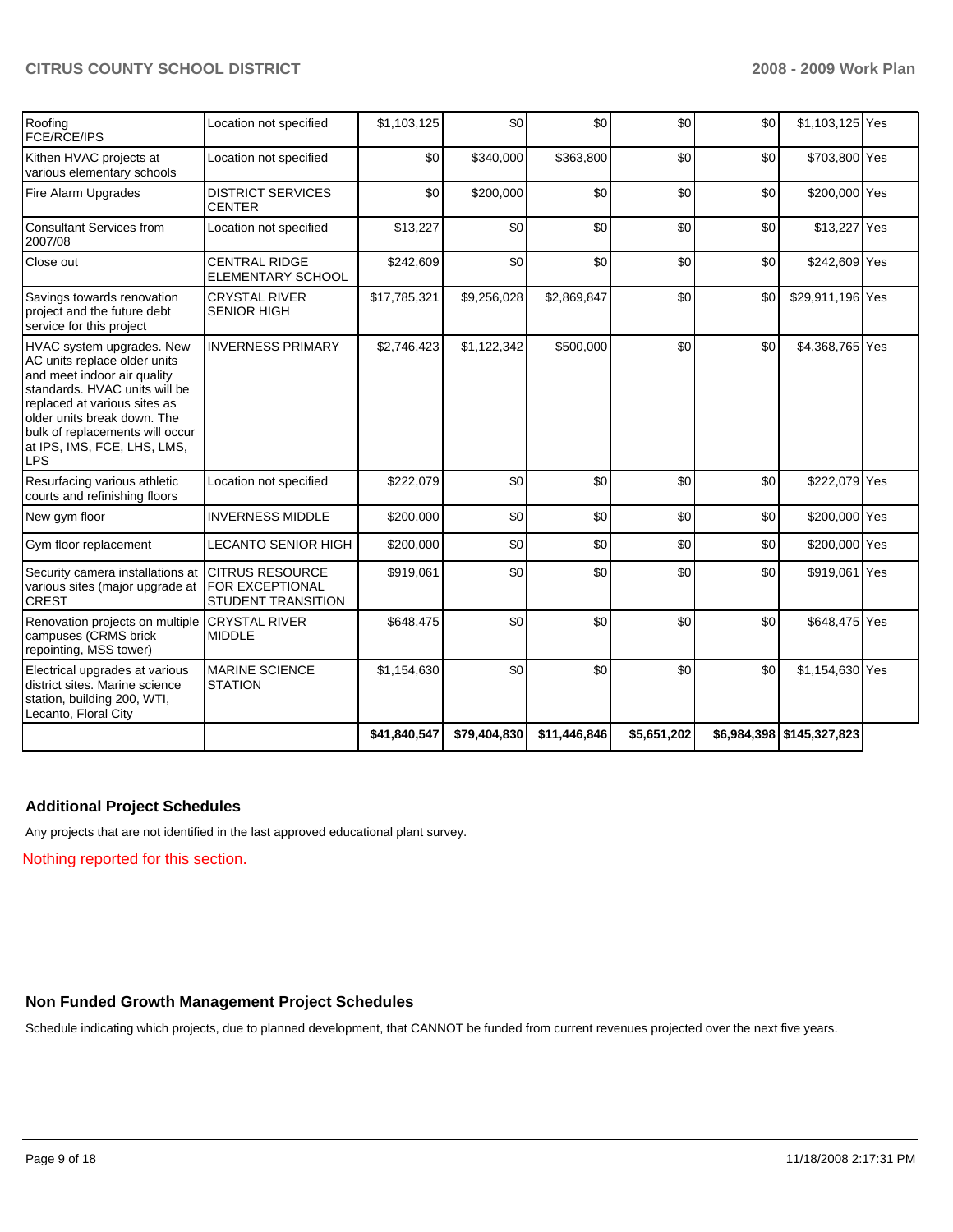Nothing reported for this section.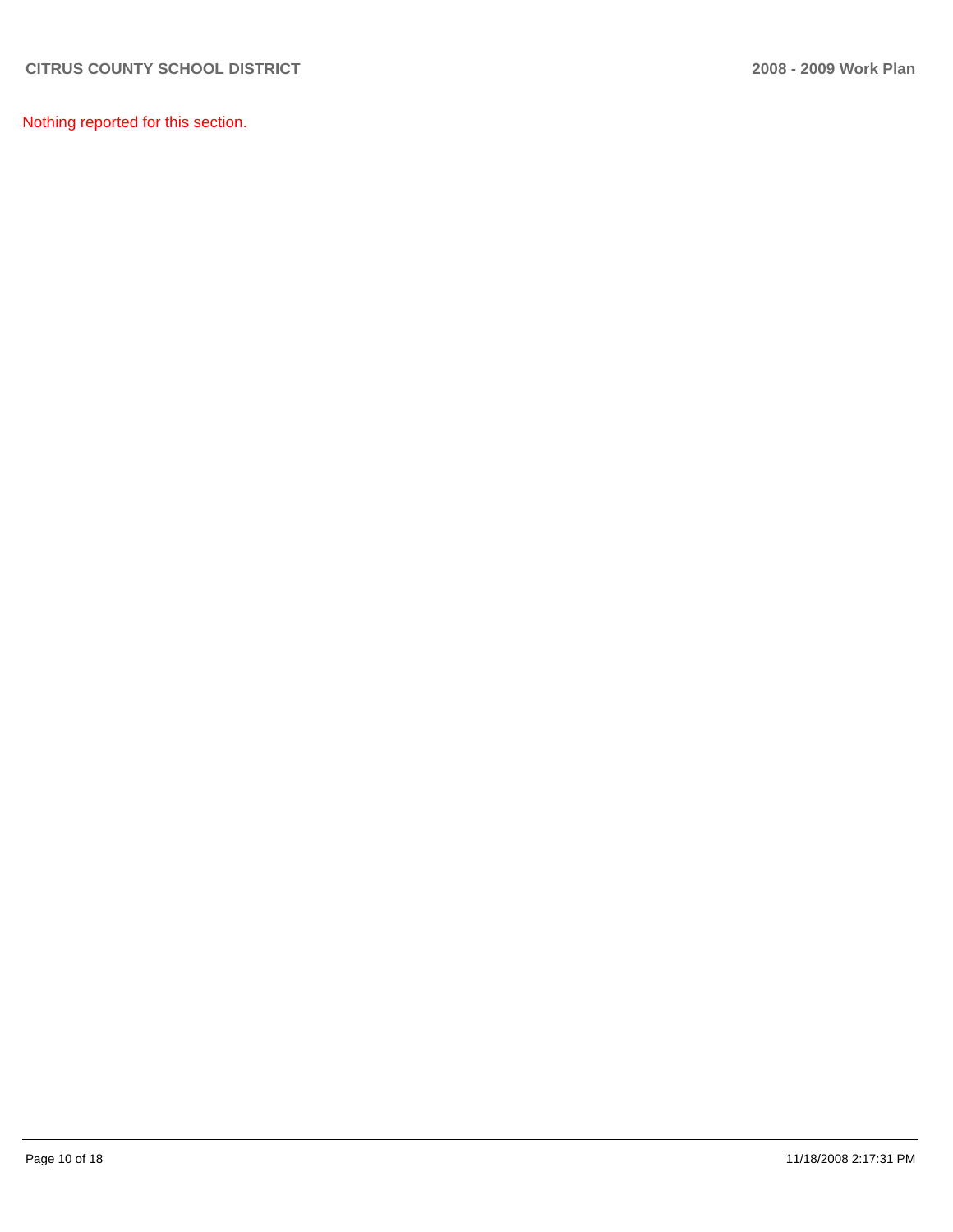## **Capacity Tracking**

| Location                                                               | $2008 -$<br>2009 Satis.<br>Stu. Sta. | Actual<br>$2008 -$<br><b>2009 FISH</b><br>Capacity | Actual<br>$2007 -$<br>2008<br><b>COFTE</b> | # Class<br><b>Rooms</b> | Actual<br>Average<br>$2008 -$<br>2009 Class<br><b>Size</b> | Actual<br>$2008 -$<br>2009<br><b>Utilization</b> | <b>New</b><br>Stu.<br>Capacity | <b>New</b><br>Rooms to<br>be<br>Added/Re<br>moved | Projected<br>$2012 -$<br>2013<br><b>COFTE</b> | Projected<br>$2012 -$<br>2013<br><b>Utilization</b> | Projected<br>$2012 -$<br>2013 Class<br><b>Size</b> |
|------------------------------------------------------------------------|--------------------------------------|----------------------------------------------------|--------------------------------------------|-------------------------|------------------------------------------------------------|--------------------------------------------------|--------------------------------|---------------------------------------------------|-----------------------------------------------|-----------------------------------------------------|----------------------------------------------------|
| <b>FOREST RIDGE</b><br><b>ELEMENTARY</b>                               | 795                                  | 795                                                | 784                                        | 43                      | 18                                                         | 99.00 %                                          | $\Omega$                       | $\Omega$                                          | 804                                           | 101.00 %                                            | 19                                                 |
| RENAISSANCE CENTER                                                     | 265                                  | 265                                                | 120                                        | 15                      | 8                                                          | 45.00 %                                          | $\Omega$                       | $\Omega$                                          | 95                                            | 36.00 %                                             | 6                                                  |
| <b>CENTRAL RIDGE</b><br>ELEMENTARY SCHOOL                              | 838                                  | $\mathbf 0$                                        | $\Omega$                                   | 48                      | $\Omega$                                                   | 0.00%                                            | 810                            | 48                                                | 607                                           | 75.00 %                                             | 6                                                  |
| PLEASANT GROVE<br><b>ELEMENTARY</b>                                    | 721                                  | 721                                                | 686                                        | 38                      | 18                                                         | 95.00 %                                          | $\Omega$                       | $\mathbf 0$                                       | 756                                           | 105.00 %                                            | 20                                                 |
| CITRUS SENIOR HIGH                                                     | 1,843                                | 1,751                                              | 1,578                                      | 76                      | 21                                                         | 90.00%                                           | $\overline{0}$                 | $\overline{0}$                                    | 1,452                                         | 83.00 %                                             | 19                                                 |
| <b>INVERNESS PRIMARY</b>                                               | 766                                  | 766                                                | 739                                        | 41                      | 18                                                         | 96.00 %                                          | $\Omega$                       | $\Omega$                                          | 729                                           | 95.00 %                                             | 18                                                 |
| <b>INVERNESS MIDDLE</b>                                                | 1,490                                | 1,341                                              | 1,141                                      | 64                      | 18                                                         | 85.00 %                                          | $\overline{0}$                 | 0                                                 | 1,178                                         | 88.00 %                                             | 18                                                 |
| <b>FLORAL CITY</b><br><b>ELEMENTARY</b>                                | 497                                  | 497                                                | 385                                        | 26                      | 15                                                         | 77.00 %                                          | 0                              | $\mathbf{0}$                                      | 431                                           | 87.00 %                                             | 17                                                 |
| HOMOSASSA<br><b>ELEMENTARY</b>                                         | 412                                  | 412                                                | 329                                        | 22                      | 15                                                         | 80.00 %                                          | $\Omega$                       | $\mathbf{0}$                                      | 378                                           | 92.00 %                                             | 17                                                 |
| <b>CRYSTAL RIVER</b><br><b>MIDDLE</b>                                  | 1,309                                | 1,178                                              | 904                                        | 56                      | 16                                                         | 77.00 %                                          | $\Omega$                       | $\mathbf{0}$                                      | 933                                           | 79.00 %                                             | 17                                                 |
| <b>CRYSTAL RIVER</b><br><b>PRIMARY</b>                                 | 767                                  | 767                                                | 647                                        | 41                      | 16                                                         | 84.00%                                           | $\Omega$                       | $\Omega$                                          | 753                                           | 98.00 %                                             | 18                                                 |
| <b>CRYSTAL RIVER</b><br><b>SENIOR HIGH</b>                             | 1,616                                | 1,535                                              | 1,282                                      | 68                      | 19                                                         | 84.00 %                                          | $\Omega$                       | $\mathbf{0}$                                      | 1.142                                         | 74.00 %                                             | 17                                                 |
| WITHLACHOOCHEE<br>TECHNICAL INSTITUTE                                  | 645                                  | 774                                                | 166                                        | 38                      | 4                                                          | 21.00%                                           | $\Omega$                       | $\mathbf{0}$                                      | 168                                           | 22.00 %                                             | $\overline{4}$                                     |
| <b>LECANTO PRIMARY</b>                                                 | 862                                  | 862                                                | 876                                        | 46                      | 19                                                         | 102.00 %                                         | $\Omega$                       | $\mathbf{0}$                                      | 840                                           | 97.00 %                                             | 18                                                 |
| <b>LECANTO MIDDLE</b>                                                  | 956                                  | 860                                                | 819                                        | 40                      | 20                                                         | 95.00 %                                          | $\Omega$                       | $\mathbf 0$                                       | 845                                           | 98.00 %                                             | 21                                                 |
| LECANTO SENIOR HIGH                                                    | 1,838                                | 1.746                                              | 1.649                                      | 75                      | 22                                                         | 94.00 %                                          | $\Omega$                       | $\Omega$                                          | 1,515                                         | 87.00 %                                             | 20                                                 |
| HERNANDO<br>ELEMENTARY                                                 | 754                                  | 754                                                | 708                                        | 39                      | 18                                                         | 94.00 %                                          | $\Omega$                       | $\Omega$                                          | 648                                           | 86.00 %                                             | 17                                                 |
| <b>CITRUS SPRINGS</b><br>ELEMENTARY                                    | 882                                  | 882                                                | 1,055                                      | 48                      | 22                                                         | 120.00 %                                         | $\Omega$                       | $\overline{0}$                                    | 756                                           | 86.00 %                                             | 16                                                 |
| <b>ROCK CRUSHER</b><br>ELEMENTARY                                      | 717                                  | 717                                                | 733                                        | 38                      | 19                                                         | 102.00%                                          | $\Omega$                       | $\Omega$                                          | 753                                           | 105.00 %                                            | 20                                                 |
| <b>CITRUS SPRINGS</b><br><b>MIDDLE</b>                                 | 964                                  | 868                                                | 804                                        | 42                      | 19                                                         | 93.00 %                                          | $\Omega$                       | $\Omega$                                          | 830                                           | 96.00 %                                             | 20                                                 |
| <b>CITRUS RESOURCE</b><br>FOR EXCEPTIONAL<br><b>STUDENT TRANSITION</b> | 304                                  | 304                                                | 161                                        | 25                      | 6                                                          | 53.00 %                                          | $\Omega$                       | $\Omega$                                          | 121                                           | 40.00 %                                             | 5                                                  |
|                                                                        | 19,241                               | 17,795                                             | 15,566                                     | 929                     | 17                                                         | 87.47%                                           | 810                            | 48                                                | 15,734                                        | 84.57 %                                             | 16                                                 |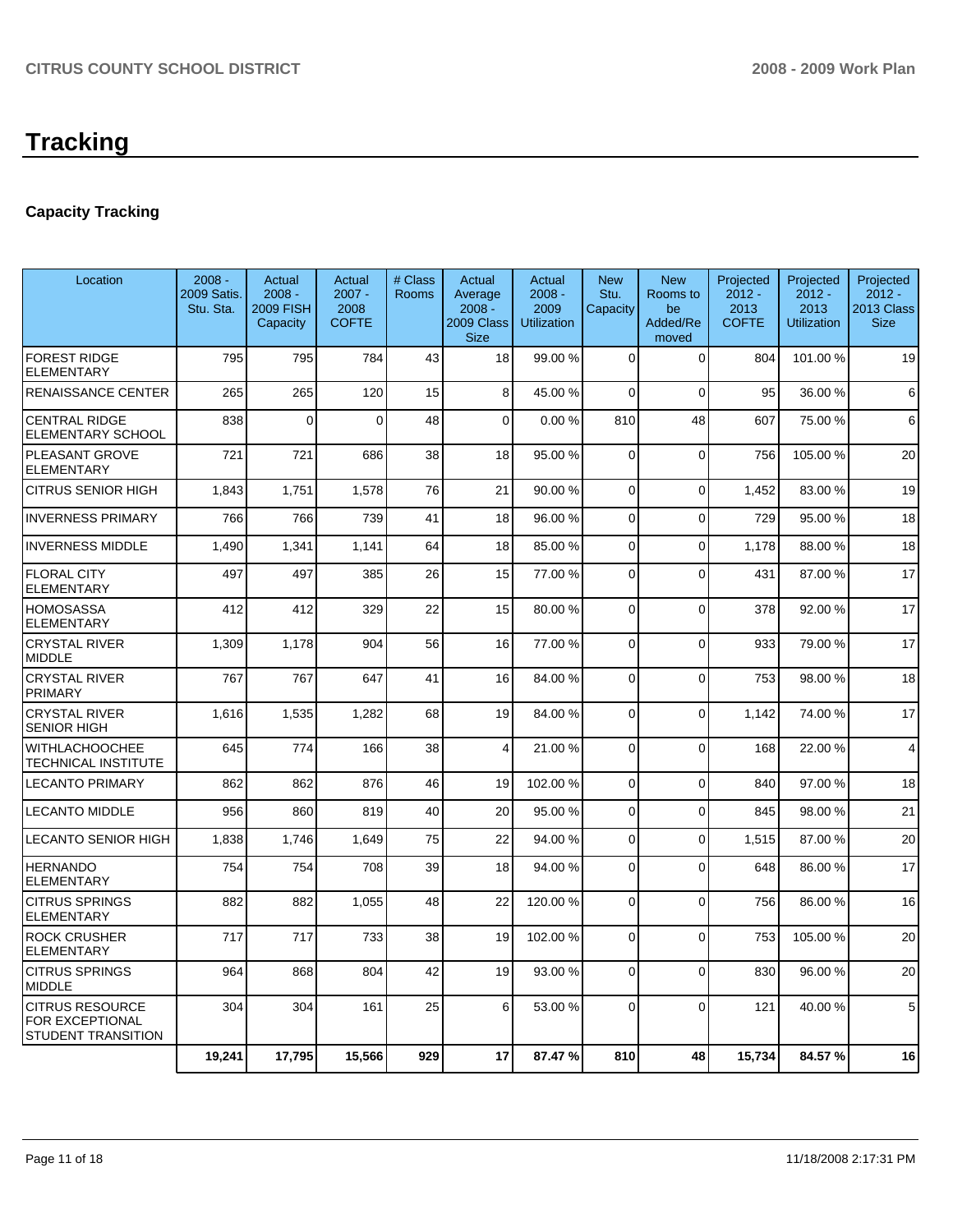The COFTE Projected Total (15,734) for 2012 - 2013 must match the Official Forecasted COFTE Total (15,733 ) for 2012 - 2013 before this section can be completed. In the event that the COFTE Projected Total does not match the Official forecasted COFTE, then the Balanced Projected COFTE Table should be used to balance COFTE.

| Projected COFTE for 2012 - 2013 |        |
|---------------------------------|--------|
| Elementary (PK-3)               | 5,223  |
| Middle (4-8)                    | 5,999  |
| High (9-12)                     | 4,512  |
|                                 | 15,733 |

| <b>Grade Level Type</b> | <b>Balanced Projected</b><br>COFTE for 2012 - 2013 |
|-------------------------|----------------------------------------------------|
| Elementary (PK-3)       |                                                    |
| Middle (4-8)            |                                                    |
| High (9-12)             |                                                    |
|                         | 15,734                                             |

#### **Relocatable Replacement**

Number of relocatable classrooms clearly identified and scheduled for replacement in the school board adopted financially feasible 5-year district work program.

| Location                               | $2008 - 2009$ |  | 2009 - 2010   2010 - 2011   2011 - 2012   2012 - 2013   Year 5 Total |  |
|----------------------------------------|---------------|--|----------------------------------------------------------------------|--|
| <b>IFLORAL CITY ELEMENTARY</b>         |               |  |                                                                      |  |
| <b>Total Relocatable Replacements:</b> | 01            |  |                                                                      |  |

#### **Charter Schools Tracking**

Information regarding the use of charter schools.

| Location-Type                                          | # Relocatable<br>units or<br>permanent<br>classrooms | Owner       | Year Started or I<br>Scheduled | Student<br><b>Stations</b> | <b>Students</b><br>Enrolled | Years in<br>Contract | <b>Total Charter</b><br><b>Students</b><br>projected for<br>$2012 - 2013$ |
|--------------------------------------------------------|------------------------------------------------------|-------------|--------------------------------|----------------------------|-----------------------------|----------------------|---------------------------------------------------------------------------|
| Crystal River HS - Academy of<br>Environmental Science |                                                      | 4 MUNICIPAL | 1999                           | 75                         | 65                          | 10 <sup>1</sup>      | 100                                                                       |
|                                                        |                                                      |             |                                | 75                         | 65                          |                      | 100                                                                       |

#### **Special Purpose Classrooms Tracking**

The number of classrooms that will be used for certain special purposes in the current year, by facility and type of classroom, that the district will, 1), not use for educational purposes, and 2), the co-teaching classrooms that are not open plan classrooms and will be used for educational purposes.

| School | <b>School Type</b>                     | # of Elementary<br>K-3 Classrooms | # of Middle 4-8<br><b>Classrooms</b> | $#$ of High 9-12<br><b>Classrooms</b> | # of $ESE$<br>Classrooms | # of Combo<br><b>Classrooms</b> | Total<br><b>Classrooms</b> |
|--------|----------------------------------------|-----------------------------------|--------------------------------------|---------------------------------------|--------------------------|---------------------------------|----------------------------|
|        | <b>Total Educational Classrooms: I</b> |                                   |                                      |                                       |                          |                                 | 01                         |
|        |                                        |                                   |                                      |                                       |                          |                                 |                            |
| School | <b>School Type</b>                     | # of Elementary<br>K-3 Classrooms | # of Middle 4-8<br><b>Classrooms</b> | $#$ of High 9-12<br><b>Classrooms</b> | # of $ESE$<br>Classrooms | # of Combo<br><b>Classrooms</b> | Total<br><b>Classrooms</b> |
|        | <b>Total Co-Teaching Classrooms:</b>   |                                   |                                      |                                       |                          |                                 | 01                         |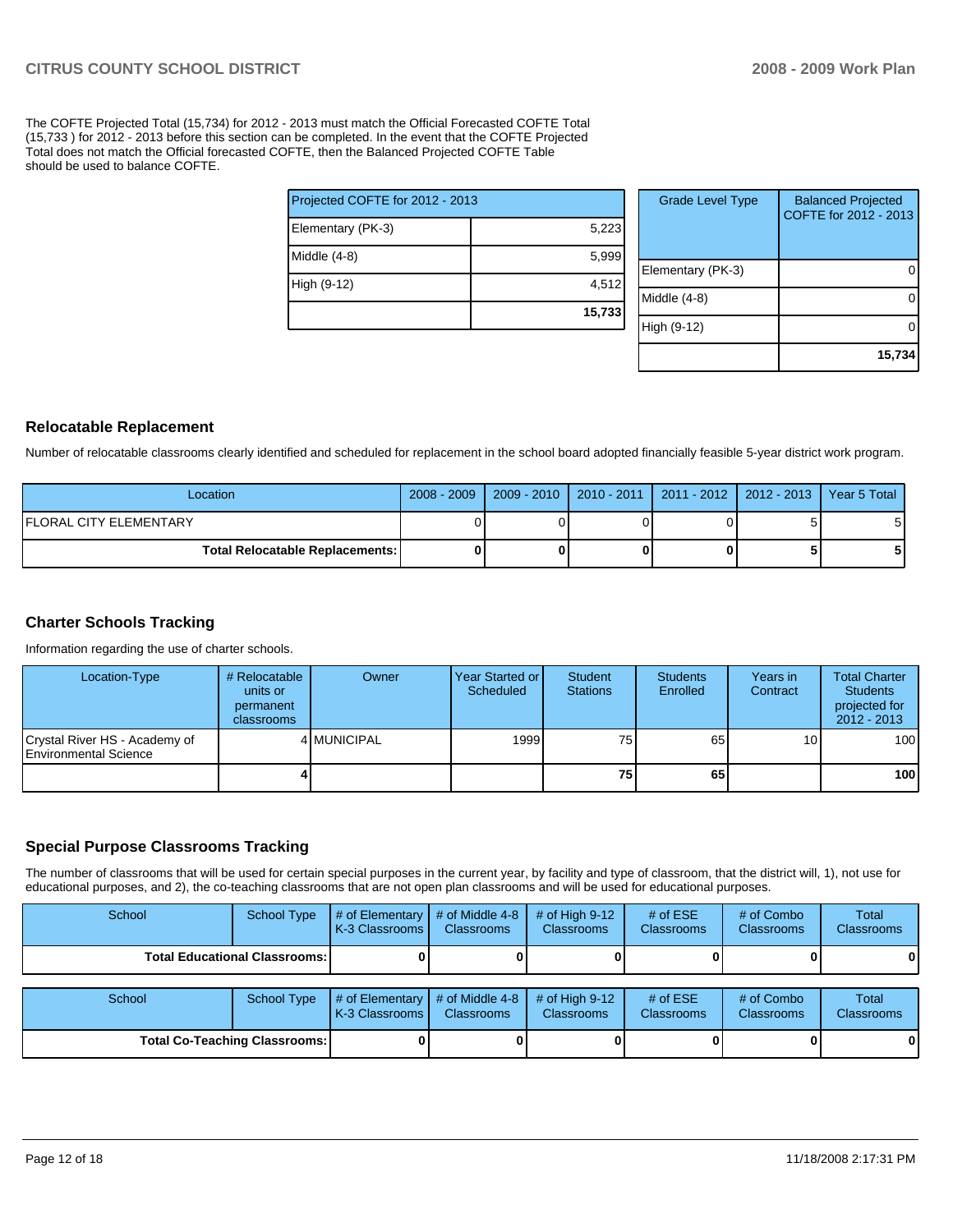#### **Infrastructure Tracking**

**Necessary offsite infrastructure requirements resulting from expansions or new schools. This section should include infrastructure information related to capacity project schedules and other project schedules (Section 4).** 

Access/ service road to the Lecanto School Complex through the Progress Energy utility right-of-way located to the West of the school property and terminating at W. Grover Celeveland Blvd. (this project is in the planning stage and not funded at this time)

**Proposed location of planned facilities, whether those locations are consistent with the comprehensive plans of all affected local governments, and recommendations for infrastructure and other improvements to land adjacent to existing facilities. Provisions of 1013.33(12), (13) and (14) and 1013.36 must be addressed for new facilities planned within the 1st three years of the plan (Section 5).** 

Renovation of Crystal River High School will include a new access road to W. Turkey Oak Drive. This project has been discussed with the County and City Government and is consistent with the Comprehensive Plan.

**Consistent with Comp Plan?** Yes

#### **Net New Classrooms**

The number of classrooms, by grade level and type of construction, that were added during the last fiscal year.

| List the net new classrooms added in the 2007 - 2008 fiscal year.                                                                                       |                              |                                   |                              |                        | year.                                                                  |                            | List the net new classrooms to be added in the 2008 - 2009 fiscal |                        |
|---------------------------------------------------------------------------------------------------------------------------------------------------------|------------------------------|-----------------------------------|------------------------------|------------------------|------------------------------------------------------------------------|----------------------------|-------------------------------------------------------------------|------------------------|
| "Classrooms" is defined as capacity carrying classrooms that are added to increase<br>capacity to enable the district to meet the Class Size Amendment. |                              |                                   |                              |                        | Totals for fiscal year 2008 - 2009 should match totals in Section 15A. |                            |                                                                   |                        |
| Location                                                                                                                                                | $2007 - 2008$ #<br>Permanent | $2007 - 2008$ #<br><b>Modular</b> | 2007 - 2008 #<br>Relocatable | $2007 - 2008$<br>Total | $2008 - 2009$ #<br>Permanent                                           | $2008 - 2009$ #<br>Modular | $2008 - 2009$ #<br><b>Relocatable</b>                             | $2008 - 2009$<br>Total |
| Elementary (PK-3)                                                                                                                                       |                              |                                   |                              |                        |                                                                        |                            |                                                                   |                        |
| Middle (4-8)                                                                                                                                            |                              |                                   |                              |                        |                                                                        |                            |                                                                   |                        |
| High (9-12)                                                                                                                                             |                              |                                   |                              |                        |                                                                        |                            |                                                                   |                        |
|                                                                                                                                                         |                              |                                   |                              |                        |                                                                        |                            |                                                                   | O                      |

#### **Relocatable Student Stations**

Number of students that will be educated in relocatable units, by school, in the current year, and the projected number of students for each of the years in the workplan.

| <b>Site</b>                                | $2008 - 2009$ | $2009 - 2010$ | $2010 - 2011$ | $2011 - 2012$ | $2012 - 2013$ | 5 Year Average |
|--------------------------------------------|---------------|---------------|---------------|---------------|---------------|----------------|
| <b>CRYSTAL RIVER PRIMARY</b>               | 54            | 54            | 54            | 54            | 0             | 43             |
| ICRYSTAL RIVER SENIOR HIGH                 | 186           | 186           | 186           | 186           | 0             | 149            |
| <b>IWITHLACHOOCHEE TECHNICAL INSTITUTE</b> |               |               |               |               | 0             | $\overline{0}$ |
| <b>ILECANTO PRIMARY</b>                    |               |               |               |               | 0             | $\overline{0}$ |
| <b>ILECANTO MIDDLE</b>                     |               |               |               |               | 0             | $\overline{0}$ |
| ILECANTO SENIOR HIGH                       |               |               |               |               | <sup>0</sup>  | $\Omega$       |
| <b>HERNANDO ELEMENTARY</b>                 |               |               |               |               | 0             | $\overline{0}$ |
| <b>ICITRUS SPRINGS ELEMENTARY</b>          | 144           | 54            | 54            | 54            | 54            | 72             |
| <b>IROCK CRUSHER ELEMENTARY</b>            | 18            | 18            | 18            | 18            | 18            | 18             |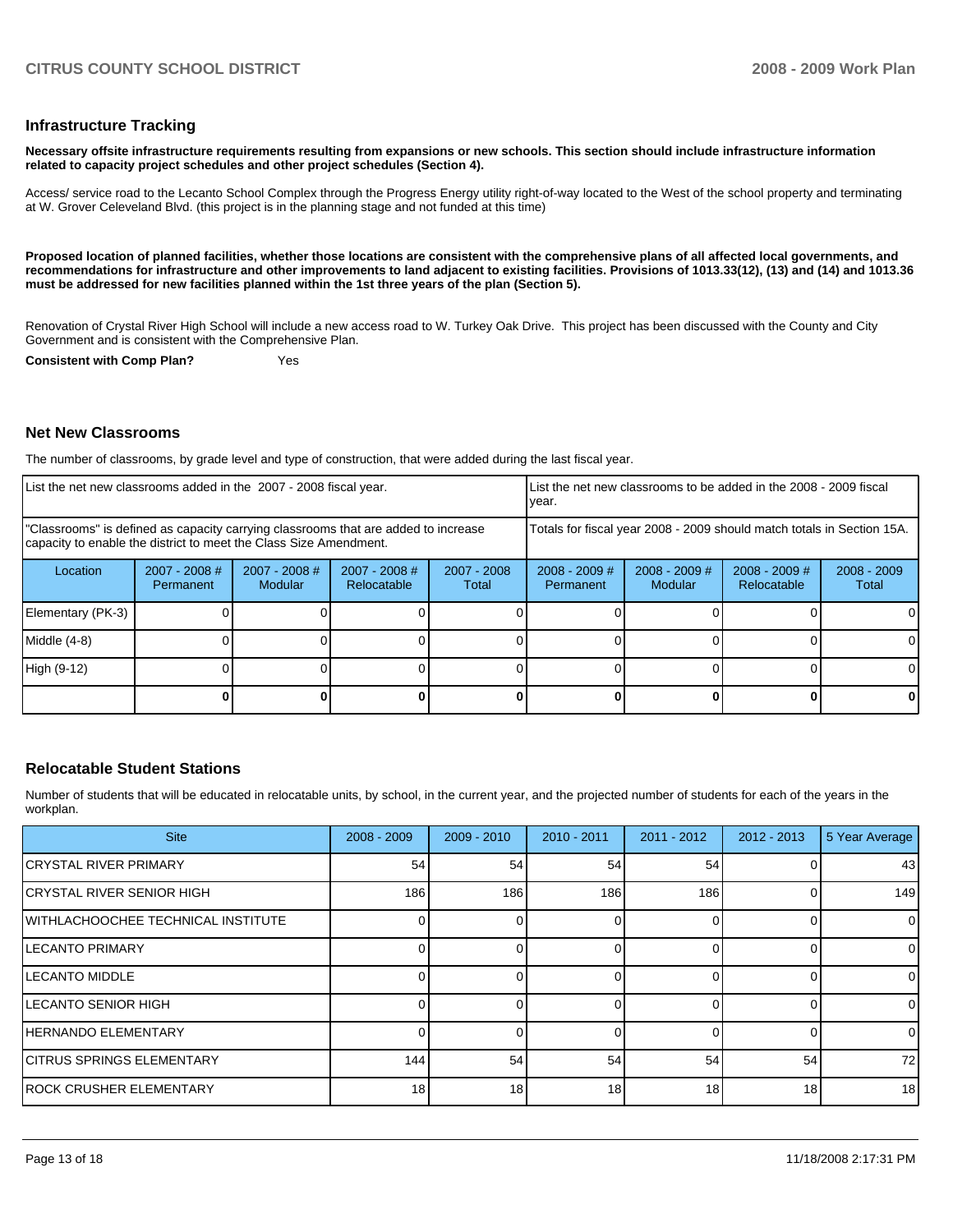| ICITRUS SPRINGS MIDDLE                                               | 66              | 66       | 66       | 66       | 66       | 66              |
|----------------------------------------------------------------------|-----------------|----------|----------|----------|----------|-----------------|
| <b>ICITRUS RESOURCE FOR EXCEPTIONAL</b><br><b>STUDENT TRANSITION</b> | 0               | ŋ        | 0        | $\Omega$ | 0        | $\Omega$        |
| <b>FOREST RIDGE ELEMENTARY</b>                                       | 36 <sup>1</sup> | 36       | 36       | 36       | 36       | 36              |
| <b>RENAISSANCE CENTER</b>                                            | $\Omega$        | ŋ        | $\Omega$ | $\Omega$ | 0        | $\overline{0}$  |
| ICENTRAL RIDGE ELEMENTARY SCHOOL                                     | $\Omega$        | $\Omega$ | $\Omega$ | $\Omega$ | $\Omega$ | $\overline{0}$  |
| IPLEASANT GROVE ELEMENTARY                                           | 22              | 22       | 22       | 22       | 22       | 22              |
| ICITRUS SENIOR HIGH                                                  | 0               | $\Omega$ | 0        | $\Omega$ | 0        | $\Omega$        |
| <b>INVERNESS PRIMARY</b>                                             | 0               | n        | $\Omega$ | $\Omega$ | 0        | $\Omega$        |
| <b>IINVERNESS MIDDLE</b>                                             | 10              | 10       | 10       | 10       | 10       | 10 <sup>1</sup> |
| <b>IFLORAL CITY ELEMENTARY</b>                                       | 79              | 79       | 79       | 79       | 0        | 63              |
| IHOMOSASSA ELEMENTARY                                                | 0               | ∩        | $\Omega$ | $\Omega$ | $\Omega$ | $\Omega$        |
| İCRYSTAL RIVER MIDDLE                                                | $\Omega$        | 0        | $\Omega$ | $\Omega$ | 0        | $\overline{0}$  |
| Totals for CITRUS COUNTY SCHOOL DISTRICT                             |                 |          |          |          |          |                 |
| Total students in relocatables by year.                              | 615             | 525      | 525      | 525      | 206      | 479             |
| Total number of COFTE students projected by year.                    | 15,589          | 15,511   | 15,400   | 15,520   | 15,733   | 15,551          |
| Percent in relocatables by year.                                     | 4%              | 3%       | 3%       | 3%       | 1%       | 3%              |

## **Leased Facilities Tracking**

Exising leased facilities and plans for the acquisition of leased facilities, including the number of classrooms and student stations, as reported in the educational plant survey, that are planned in that location at the end of the five year workplan.

| Location                         | # of Leased<br>Classrooms 2008 -<br>2009 | <b>FISH Student</b><br><b>Stations</b> | Owner                 | # of Leased<br>Classrooms 2012 -<br>2013 | <b>FISH Student</b><br><b>Stations</b> |
|----------------------------------|------------------------------------------|----------------------------------------|-----------------------|------------------------------------------|----------------------------------------|
| <b>CRYSTAL RIVER PRIMARY</b>     | 3                                        |                                        | 54 William Scottsman  | 3                                        | 54                                     |
| İCRYSTAL RIVER SENIOR HIGH       | 8                                        |                                        | 186 William Scottsman | 8                                        | 186                                    |
| CITRUS SPRINGS ELEMENTARY        | 8                                        |                                        | 144 M Space           | 3                                        | 54                                     |
| ROCK CRUSHER ELEMENTARY          |                                          |                                        | 18 William Scottsman  |                                          | 18 <sup>1</sup>                        |
| ICITRUS SPRINGS MIDDLE           | 3                                        |                                        | 66 William Scottsman  | 3                                        | 66                                     |
| <b>IFOREST RIDGE ELEMENTARY</b>  | 2                                        |                                        | 36 William Scottsman  | 2                                        | 36                                     |
| IPLEASANT GROVE ELEMENTARY       |                                          |                                        | 22 William Scottsman  |                                          | 22                                     |
| <b>FLORAL CITY ELEMENTARY</b>    | 5                                        |                                        | 79 William Scottsman  | $\Omega$                                 | $\Omega$                               |
| IRENAISSANCE CENTER              | 0                                        | 0                                      |                       | 0                                        |                                        |
| ICENTRAL RIDGE ELEMENTARY SCHOOL | $\Omega$                                 | 0                                      |                       | 0                                        |                                        |
| <b>CITRUS SENIOR HIGH</b>        | 0                                        | 0                                      |                       | 0                                        |                                        |
| <b>INVERNESS PRIMARY</b>         | $\overline{0}$                           | 0                                      |                       | 0                                        | <sup>0</sup>                           |
| <b>INVERNESS MIDDLE</b>          | 0                                        | 0                                      |                       | 0                                        |                                        |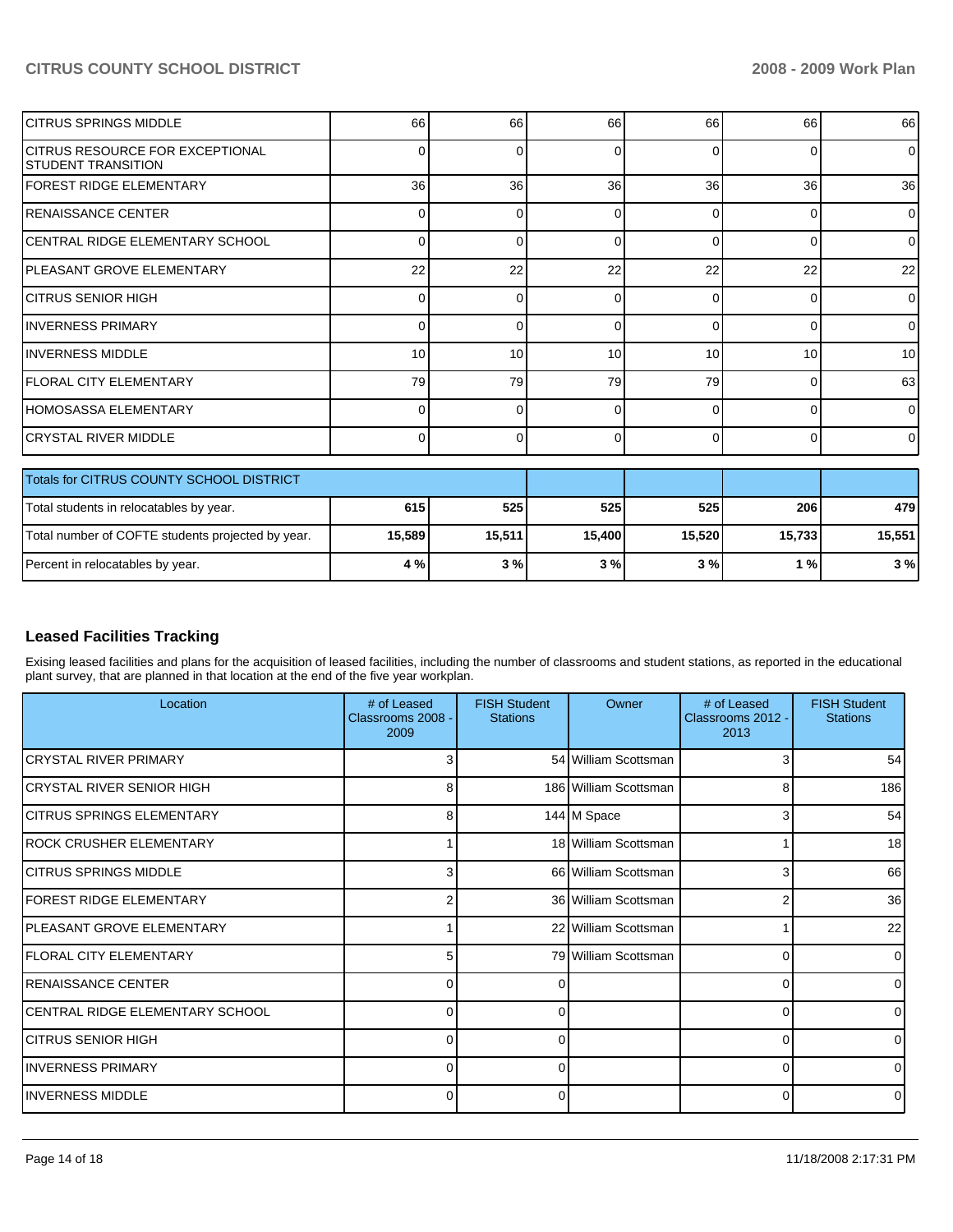| İCRYSTAL RIVER MIDDLE                                                |    |     |    |     |
|----------------------------------------------------------------------|----|-----|----|-----|
| WITHLACHOOCHEE TECHNICAL INSTITUTE                                   |    |     |    |     |
| <b>LECANTO PRIMARY</b>                                               |    |     |    |     |
| <b>LECANTO MIDDLE</b>                                                |    |     |    |     |
| HERNANDO ELEMENTARY                                                  |    |     |    |     |
| <b>CITRUS RESOURCE FOR EXCEPTIONAL STUDENT</b><br><b>ITRANSITION</b> |    |     |    | OΙ  |
|                                                                      | 31 | 605 | 21 | 436 |

#### **Failed Standard Relocatable Tracking**

Relocatable units currently reported by school, from FISH, and the number of relocatable units identified as 'Failed Standards'.

Nothing reported for this section.

# **Planning**

#### **Class Size Reduction Planning**

**Plans approved by the school board that reduce the need for permanent student stations such as acceptable school capacity levels, redistricting, busing, year-round schools, charter schools, magnet schools, public-private partnerships, multitrack scheduling, grade level organization, block scheduling, or other alternatives.** 

The School District plans to minimize the need for additional full time student stations by reviewing facility capacity and utilization at the District level on an annual basis and implementing the necessary steps to maximum the efficiency of classroom space. Attendance boundary changes and/or new construction will be used to address student population growth. Financing from impact fees and/ proportionate share agreements may be used to accelerate construction to meet the demands of a particular residential development.

#### **School Closure Planning**

**Plans for the closure of any school, including plans for disposition of the facility or usage of facility space, and anticipated revenues.** 

The Citrus County School Board commissioned a plant survey with the intention to surplus Crystal River Primary School in order to replace the aging school with a new facility on a nearby parcel of land. Due to limited capital resources the Board is looking at alternatives for renovation of the existing site at this time.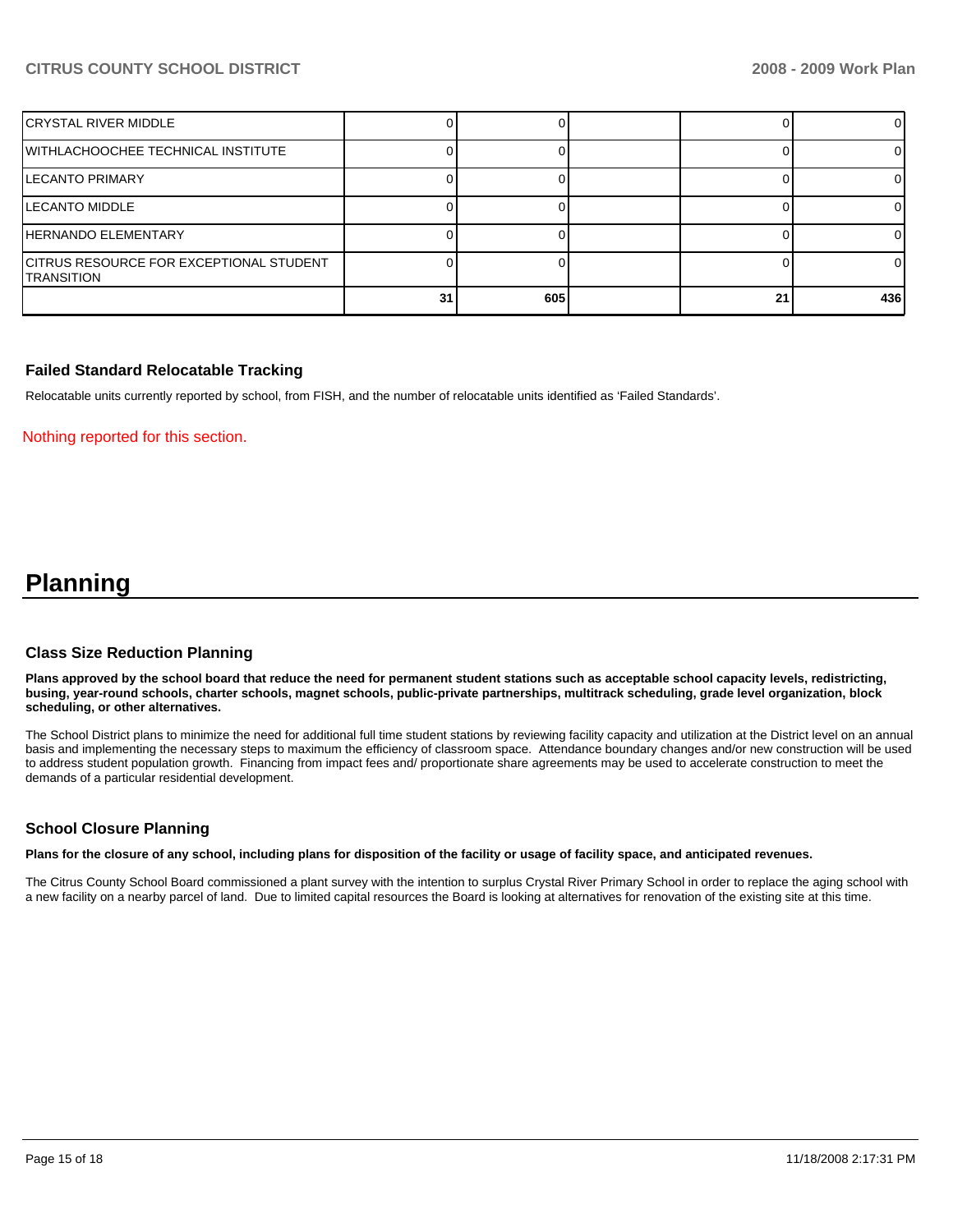# **Long Range Planning**

#### **Ten-Year Maintenance**

District projects and locations regarding the projected need for major renovation, repair, and maintenance projects within the district in years 6-10 beyond the projects plans detailed in the five years covered by the work plan.

| Project                                                | 2012 - 2013 / 2017 - 2018<br><b>Projected Cost</b> |
|--------------------------------------------------------|----------------------------------------------------|
| Renovation front office area /media center /classrooms | \$10,000,000                                       |
| Renovation office areas, classrooms and gym            | \$12,000,000                                       |
| Renovation classrooms, offcie and media                | \$10,000,000                                       |
| Interior renovations to classrooms and office areas    | \$6,000,000                                        |
|                                                        | \$38,000,000                                       |

### **Ten-Year Capacity**

Schedule of capital outlay projects projected to ensure the availability of satisfactory student stations for the projected student enrollment in K-12 programs for the future 5 years beyond the 5-year district facilities work program.

| Project                      | Location, Community, Quadrant or other<br>general location                                          | 2012 - 2013 / 2017 - 2018<br><b>Projected Cost</b> |
|------------------------------|-----------------------------------------------------------------------------------------------------|----------------------------------------------------|
| New Eementary School         | West side of Citrus County                                                                          | \$40,000,000                                       |
| Citrus Springs Middle School | add a wing to Citrus Springs Middle School or<br>other middle school improvement to add<br>capacity | \$9,000,000                                        |
|                              |                                                                                                     | \$49,000,000                                       |

### **Ten-Year Planned Utilization**

Schedule of planned capital outlay projects identifying the standard grade groupings, capacities, and planned utilization rates of future educational facilities of the district for both permanent and relocatable facilities.

| <b>Grade Level Projections</b>         | <b>FISH</b><br><b>Student</b><br><b>Stations</b> | <b>Actual 2007 -</b><br><b>2008 FISH</b><br>Capacity | Actual<br>$2007 -$<br>2008<br><b>COFTE</b> | Actual 2007 - 2008<br><b>Utilization</b> | Actual 2008 - 2009 / 2017 - 2018 new<br>Student Capacity to be added/removed | Projected 2017<br>2018 COFTE | Projected 2017 -<br>2018 Utilization |
|----------------------------------------|--------------------------------------------------|------------------------------------------------------|--------------------------------------------|------------------------------------------|------------------------------------------------------------------------------|------------------------------|--------------------------------------|
| Elementary - District<br><b>Totals</b> | 7.191                                            | 7,191                                                | 6.940.81                                   | 96.52 %                                  | 1.476                                                                        | 8,596                        | 99.18 %                              |
| Middle - District Totals               | 4.857                                            | 4,371                                                | 3.668.46                                   | 83.92 %                                  | 300                                                                          | 4.327                        | 92.64 %                              |
| High - District Totals                 | 5,330                                            | 5.064                                                | 4.510.02                                   | 89.06 %                                  |                                                                              | 5,224                        | 103.16 %                             |
| Other - ESE, etc                       | 2.100                                            | 1.365                                                | 446.87                                     | 32.75 %                                  |                                                                              |                              | 0.00%                                |
|                                        | 19,478                                           | 17,991                                               | 15,566.16                                  | 86.52 %                                  | 1,776                                                                        | 18,147                       | 91.80 %                              |

### **Ten-Year Infrastructure Planning**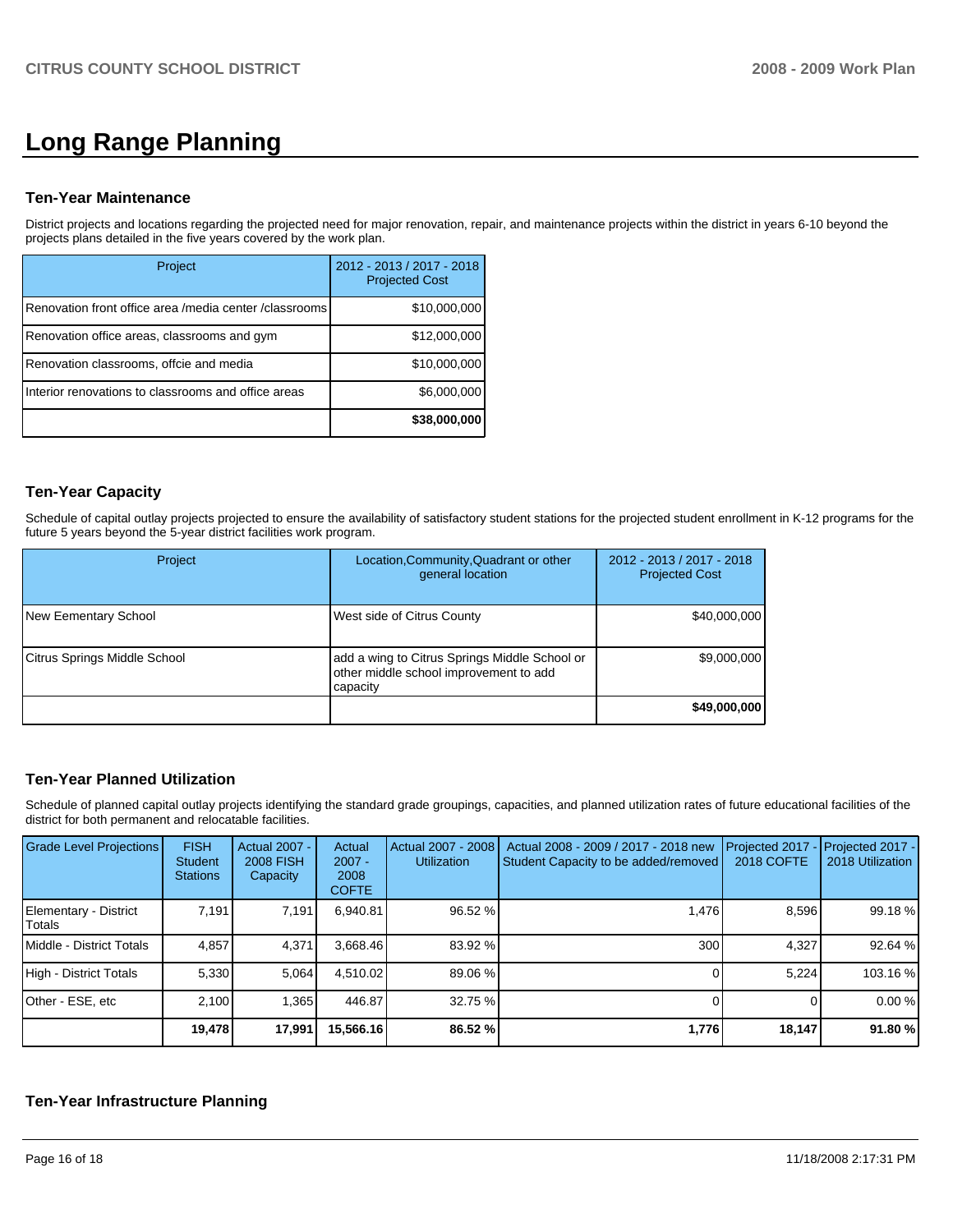#### **Proposed Location of Planned New, Remodeled, or New Additions to Facilities in 06 thru 10 out years (Section 28).**

New 810 Student Station Elementary School in West Citrus County. Exact Location TBD. Infrastructure needs TBD.

New Addition to Citrus Springs Middle School (to add student stations). No additional infrastructre is required since this facility was designed to accomidate additional classrooms. The Citrus County School District may also consider building a K-8 facility rather than adding capacity to Citrus Springs Middle School to address the elementary and middle school capacity needs.

#### Plans for closure of any school, including plans for disposition of the facility or usage of facility space, and anticipated revenues in the 06 thru 10 out **years (Section 29).**

No closures are in the current district plans

#### **Twenty-Year Maintenance**

District projects and locations regarding the projected need for major renovation, repair, and maintenance projects within the district in years 11-20 beyond the projects plans detailed in the five years covered by the work plan.

| Project                                                         | 2017 - 2018 / 2027 - 2028 Projected Cost |
|-----------------------------------------------------------------|------------------------------------------|
| Painting, HVAC, roof relacement repairs, flooring, site<br>wrok | \$60,000,000                             |
|                                                                 | \$60,000,000                             |

#### **Twenty-Year Capacity**

Schedule of capital outlay projects projected to ensure the availability of satisfactory student stations for the projected student enrollment in K-12 programs for the future 11-20 years beyond the 5-year district facilities work program.

| Project               | Location, Community, Quadrant or other<br>general location | 2017 - 2018 / 2027 - 2028<br><b>Projected Cost</b> |
|-----------------------|------------------------------------------------------------|----------------------------------------------------|
| New high school       | <b>Citrus Springs Community</b>                            | \$121,000,000                                      |
| New elementary school | TBD - Citrus County                                        | \$65,000,000                                       |
| New middle school     | TBD - Citrus County                                        | \$85,000,000                                       |
|                       |                                                            | \$271,000,000                                      |

#### **Twenty-Year Planned Utilization**

Schedule of planned capital outlay projects identifying the standard grade groupings, capacities, and planned utilization rates of future educational facilities of the district for both permanent and relocatable facilities.

| <b>Grade Level Projections</b>  | <b>FISH</b><br><b>Student</b><br><b>Stations</b> | Actual 2007 -<br><b>2008 FISH</b><br>Capacity | Actual<br>$2007 -$<br>2008<br><b>COFTE</b> | Actual 2007 - 2008<br><b>Utilization</b> | Actual 2008 - 2009 / 2027 - 2028 new<br>Student Capacity to be added/removed | Projected 2027 - Projected 2027 -<br>2028 COFTE | 2028 Utilization |
|---------------------------------|--------------------------------------------------|-----------------------------------------------|--------------------------------------------|------------------------------------------|------------------------------------------------------------------------------|-------------------------------------------------|------------------|
| Elementary - District<br>Totals | 7.191                                            | 7.191                                         | 6.940.81                                   | 96.52 %                                  | 2,900                                                                        | 9.976                                           | 98.86 %          |
| Middle - District Totals        | 4.857                                            | 4.371                                         | 3.668.46                                   | 83.92 %                                  | 1.100                                                                        | 5.021                                           | 91.77 %          |
| High - District Totals          | 5,330                                            | 5.064                                         | 4.510.02                                   | 89.06 %                                  | 1,200                                                                        | 6.062                                           | 96.78 %          |